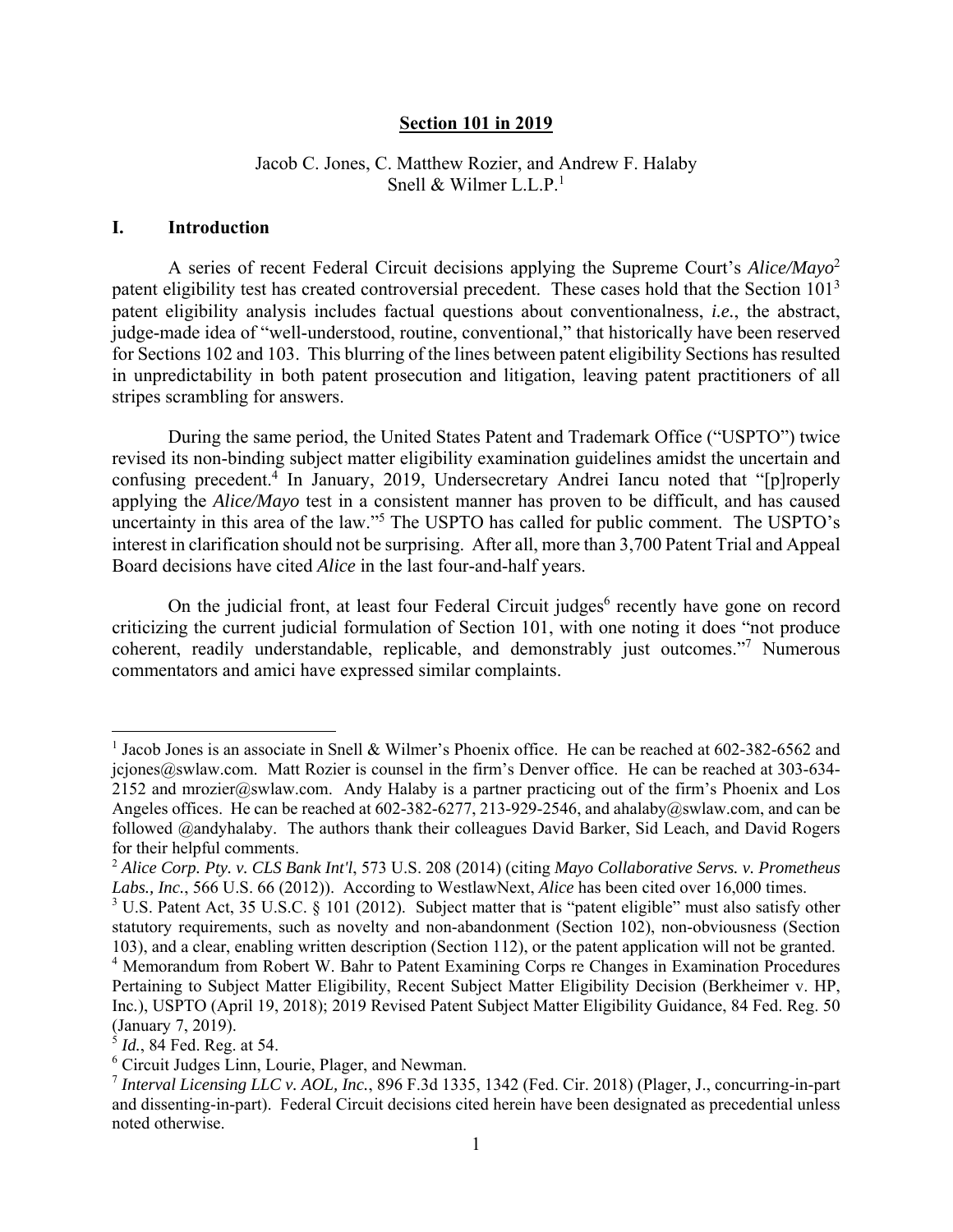A recent Supreme Court petition for *certiori* questions the extent to which factual issues exist in the eligibility test.<sup>8</sup> Six amicus briefs have been filed, demonstrating that this question touches the core of the current *Alice/Mayo* eligibility framework. The Supreme Court recently asked the Solicitor General to provide the government's position.<sup>9</sup>

Finally, as discussed herein, factual questions about conventionalness have rendered some cases impervious to pretrial resolution under Federal Rules of Civil Procedure 12(b)(6) (dismissal for failure to state a claim), 12(c) (judgment on the pleadings), or 56 (summary judgment).

From these realities, two questions emerge: (1) What litigation and prosecution insights can practitioners draw from the recent decisional law, and (2) how can the uncertainties in patent eligibility law be fixed? This article attempts to address these questions by giving a brief background of the current patent eligibility test, discussing recent Federal Circuit decisional law, offering litigation and prosecution perspectives, and suggesting solutions.

#### **II. Patent Eligibility Background**

Most decisions on this topic reference the language of Section 101 of the patent law (as reformulated in 1952), which was enacted by Congress under its plenary authority<sup>10</sup>:

# **§ 101. Inventions patentable**<sup>11</sup>

Whoever invents or discovers any new and useful process, machine, manufacture, or composition of matter, or any new and useful improvement thereof, may obtain a patent therefor, subject to the conditions and requirements of this title.<sup>12</sup>

Courts today almost universally omit other relevant parts of the statute, for example: "The term 'invention' means invention or discovery,"13 and "[t]he term 'process' means process, art or method, and *includes a new use of a known process, machine, manufacture, composition of matter, or material*."14

Courts have created and applied judicial exceptions to this statutory law on patentable subject matter. Space limitations preclude us from recounting the entire history of the judicial exceptions' development, but some historical context warrants mentioning.

<sup>8</sup> *HP Inc., v. Berkheimer*, No. 18-415 (U.S. Dec. 19, 2018) (docket noting distribution for January 4, 2019 conference; petition filed Sept. 28, 2018).

<sup>&</sup>lt;sup>9</sup> *Id.* (January 7, 2019, docket entry);

<sup>10</sup> *See* U.S. Const. Art. 1 § 8.

<sup>&</sup>lt;sup>11</sup> One wonders whether, if Congress had titled this Section "Inventions *Are* Patentable," the courts would have reached a different interpretation than the current one that reads this section as a limitation on types of "Inventions *That Are* Patentable."

 $12$  35 U.S.C. § 101.

 $13$  35 U.S.C. § 101(a).

<sup>&</sup>lt;sup>14</sup> 35 U.S.C.  $\hat{\S}$  101(b) (emphasis added).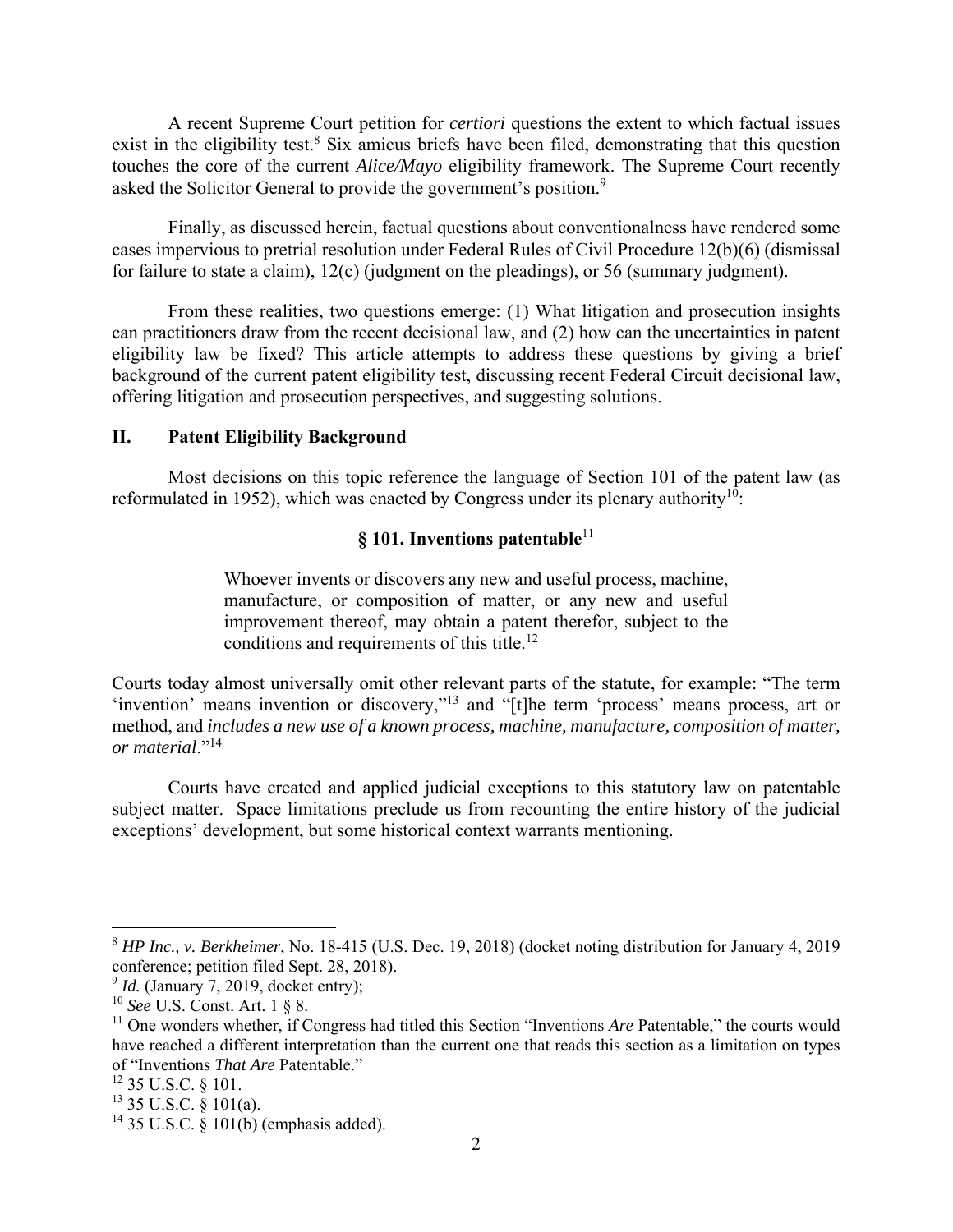The Federal Circuit's 1998 decision in *State Street Bank & Trust Co. v. Signature Financial Group*<sup>15</sup> was a watershed. As *State Street* acknowledged, the Supreme Court had up to that point "identified three categories of subject matter that are unpatentable, namely 'laws of nature, natural phenomena, and abstract ideas.'"16 *State Street* disposed of what then was widely (if not universally) understood as yet another judicial exception to patent eligibility: business methods. The court laid that putative exception to rest: "Since the 1952 Patent Act, business methods have been, and should have been, subject to the same legal requirements for patentability as applied to any other process or method."17

In confirming the patentability of business methods, *State Street* supplied means — patent claims on such methods, and suits or threats of suit for infringement thereof — by which so-called "patent trolls" could reach the business community writ large. Coupled with *State Street*, the rapid growth of computer, internet, and information technology applications in the broader American economy created optimal conditions for the birth (or at least rapid growth) of a licensing industry untethered to any particular commercial or industrial setting. By 2006, writing for four justices in his concurrence in *eBay Inc. v. MercExchange, L.L.C.*, 18 Justice Kennedy was commenting that "[a]n industry has developed in which firms use patents not as a basis for producing and selling goods but, instead, primarily for obtaining licensing fees."19

As the years unfolded, the (real, if unarticulated) anti-"troll" *zeitgeist* in and around the Supreme Court supplied the backdrop to multiple decisions in which the Court "reined in" the Federal Circuit on a number of different patent law issues, from entitlement to injunctive relief for infringement (*eBay*), to definiteness (*Nautilus v. Biosig Instruments*<sup>20</sup>), to fee-shifting (*Octane*<sup>21</sup>) and *Highmark*<sup>22</sup>), to claim construction (*Teva Pharms. v. Sandoz, Inc.*<sup>23</sup>) to willful infringement (*Halo Elecs. v. Pulse Elecs.*24).

Understood as a whole, these decisions expressed umbrage with the way the Federal Circuit had developed the patent law since the Circuit was born in 1982. As would have been expected,<sup>25</sup> Federal Circuit case law had developed in a generally pro-patent direction, with patent-specific rules designed to achieve predictable results, said predictability generally operating to the benefit of patentees, applicants, and patent practitioners. The Supreme Court took issue with many of those rules and what it perceived as rigidity in their application, and inserted in their place less patent-specific and more amorphous (and thus less predictable) rules and standards.

<sup>&</sup>lt;sup>15</sup> 149 F.3d 1368.

<sup>16</sup> *Id.* at 1373 (quoting *Diamond v. Diehr*, 450 U.S. 175 (1981)).

<sup>17</sup> *Id.* at 1375.

<sup>&</sup>lt;sup>18</sup> 547 U.S. 388 (2006).

<sup>&</sup>lt;sup>19</sup> *Id.* at 396 (Kennedy, J., concurring).

 $20$  572 U.S. 898 (2014).

<sup>21</sup> *Octane Fitness v. ICON Health & Fitness*, 572 U.S. 545 (2014).

<sup>22</sup> *Highmark v. Allcare Health Mgmt. Sys.*, 572 U.S. 559 (2014).

 $23$  135 S. Ct. 831 (2015).

<sup>&</sup>lt;sup>24</sup> 136 S. Ct. 1923 (2016).

<sup>25</sup> *See, e.g.*, Charles W. Adams, *The Court of Appeals for the Federal Circuit: More than a Patent Court*, 49 Mo. L. Rev. 43 (1984); Timothy J. O'Hearn, Comment, *Patent Law Reform via the Federal Court Improvements Act of 1982: The Transformation of Patentability Jurisprudence*, 17 Akron L. Rev. 453 (1984).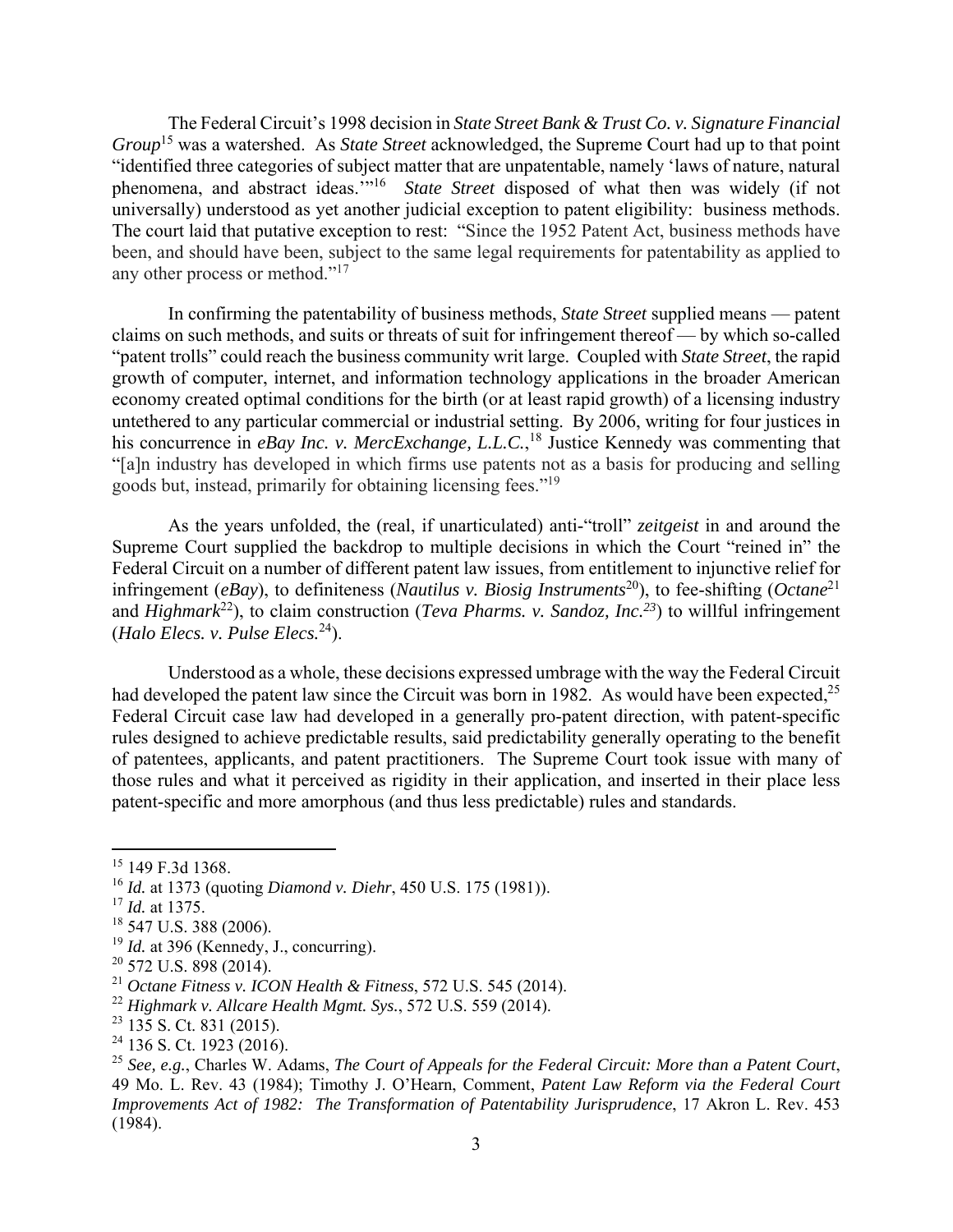Changes in patent eligibility law were part and parcel of this contentious relationship dynamic. In 2010, the Supreme Court in *Bilski v. Kappos*<sup>26</sup> rejected — in the context of a claimed method for risk hedging — the Federal Circuit's machine-or-transformation test as the "sole test for deciding whether an invention is a patent-eligible 'process.'"27 In 2012, the Supreme Court in *Mayo Collaborative Services v. Prometheus Laboratories*<sup>28</sup> held, in the context of a claimed therapeutic (or diagnostic — therein lay the rub) method for use of thiopurine drugs in treating autoimmune diseases, that the claimed method did not sufficiently add to the underlying (unpatentable, by judge-made exception) law of nature.<sup>29</sup> And in 2014, the Supreme Court melded — across technological subject matter lines — its holdings in *Bilski* and *Mayo* in *Alice Corp. v. CLS Bank*. 30

The current version of the judicial eligibility test is this: "To determine whether claimed subject matter is patent-eligible, we apply the two-step framework introduced in *Mayo* … and further explained in *Alice* .... First, we 'determine whether the claims at issue are directed to a patent-ineligible concept,' such as an abstract idea. Second, we 'examine the elements of the claim to determine whether it contains an 'inventive concept' sufficient to 'transform' the claimed abstract idea into a patent-eligible application."<sup>31</sup> To reliably and justly apply this test, one must have a clear and unambiguous understanding of what constitutes an "abstract idea" and an "inventive concept."<sup>32</sup> Therein lies the trouble.

#### **III. Recent** *Alice/Mayo* **Federal Circuit Decisions**

This section discusses seventeen Federal Circuit decisions since February 2018 (in chronological order) that apply or discuss the *Alice/Mayo* test. These cases discuss, distinguish, and draw analogies to numerous other cases from 2015-2017. As we detail herein, this web of decisions demonstrates the observed lack of "coherent, readily understandable, replicable, and demonstrably just outcomes<sup>"33</sup> in Section 101 disputes.

### **A. February 8, 2018,** *Berkheimer v. HP Inc.*<sup>34</sup>

In *Berkheimer*, a Federal Circuit panel (Circuit Judges Moore, Taranto, and Stoll) reversed the district court's Rule 12(b)(6) dismissal of certain claims under *Alice/Mayo*, while affirming dismissal of other claims.<sup>35</sup> The panel described the invention as "relating to digitally processing

1

 $32$  It is also helpful to understand what "directed to," "focused-on," and "sufficient" mean in this context. These concepts are also elusive, as the cases discussed herein show.

<sup>&</sup>lt;sup>26</sup> 561 U.S. 593 (2010).

<sup>27</sup> *Id.* at 605.

 $28$  566 U.S. 66 (2012).

<sup>29</sup> *Id.* at 92.

<sup>30 573</sup> U.S. 208 (2014).

<sup>31</sup> *In re Marco Guldenaar Holding B.V.*, 911 F.3d 1157, 1160 (Fed. Cir. 2018) (citations omitted).

<sup>33</sup> *Interval Licensing*, 896 F.3d at 1342 (Plager, J., concurring-in-part and dissenting-in-part).

<sup>34 881</sup> F.3d 1360 (Fed. Cir. 2018).

 $35$  Under the Federal Rules of Civil Procedure, Rule 12(b)(6) permits a defendant to move for dismissal on the face of the complaint, before answering. Plausibly pled facts are accepted as true, and extraneous materials (*i.e.* other than the complaint, patent, prosecution history, and in rare cases other documents) are not considered. Rule 12(c) permits a party to request an early judgment after the defendant pleads its defense, but before discovery is taken. Rule 56 permits a party to ask for judgment based on a more fulsome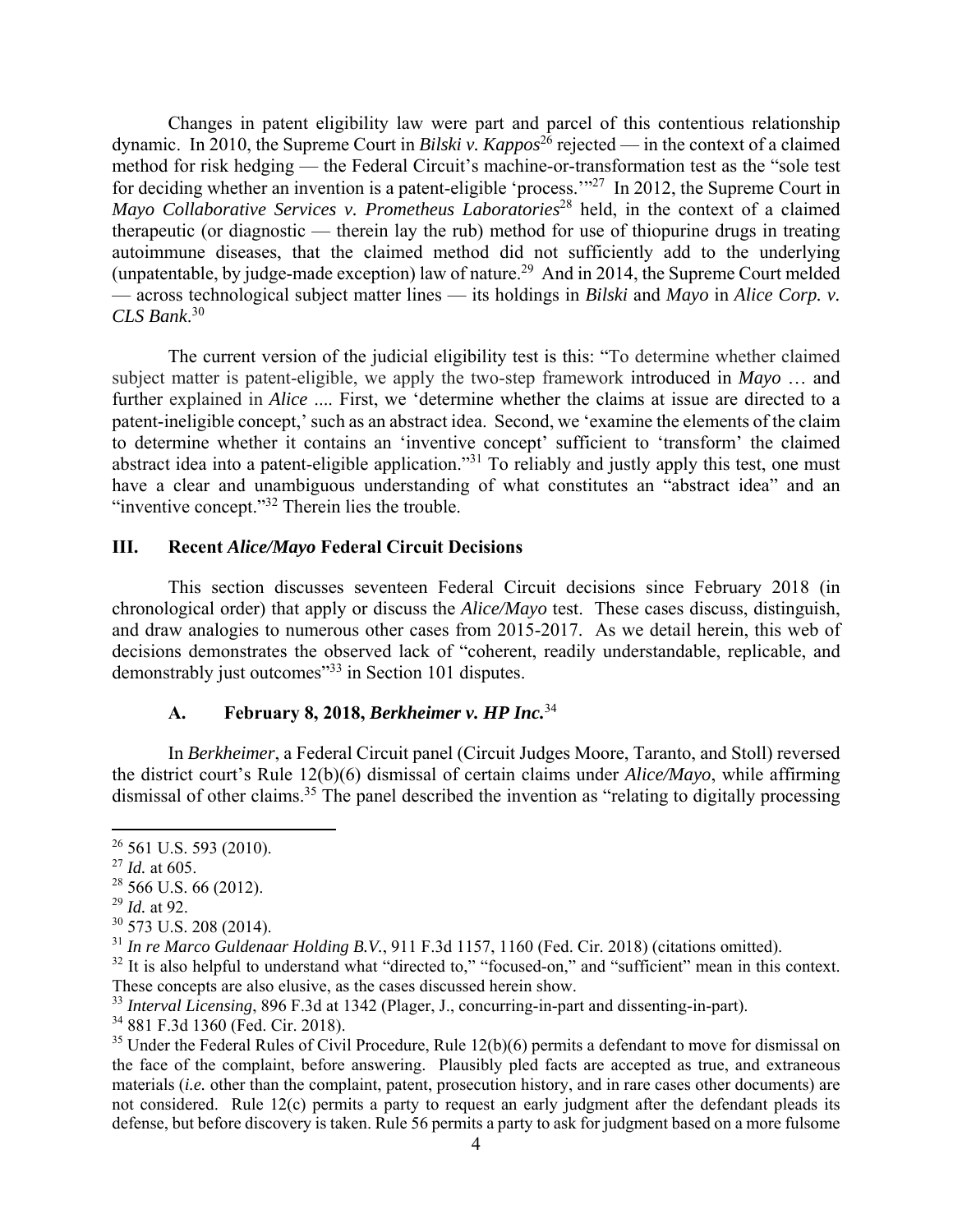and archiving files in a digital asset management system." Referring to the "well-understood, routine, conventional" standard stated for the first time in *Mayo* and quoted in *Alice*, the panel held that "[t]he question of whether a claim element or combination of elements is well-understood, routine and conventional to a skilled artisan in the relevant field is a question of fact."<sup>36</sup> Such fact "must be proven by clear and convincing evidence,"<sup>37</sup> a nod to the law that issued patents are presumed valid.38

#### **1. Patent-Ineligible Claims.**

With respect to claims 1-3 and 9, the court affirmed summary judgment against the patentee, finding no dispute that the key limitation of those claims was "conventional," because the patentee had "admitted that parsers and the functions they perform existed for years before his patent."39 Importantly, the patentee "maintained that limitations included in dependent claims 4-7 bear on patent eligibility."<sup>40</sup> If he had agreed that claim 1 was representative, he would have been unable to make specific arguments about claims 4-7 on appeal, and those would have fallen with claim 1.

### **2. Patent-Eligible Claims.**

Claim 4 included an additional limitation directed to storing an object structure "without substantial redundancy."<sup>41</sup> Regarding this limitation, the panel noted that "[t]he specification states that storing object structures in the archive without substantial redundancy *improves system operating efficiency and reduces storage costs*."42 Claims 5-7 contained a further limitation about effecting a "one-to-many change" in archived items. The panel determined there was a genuine issue of fact (precluding summary judgment) because "the specification states one-to-many editing substantially reduces effort needed to update files because a single edit can update every document in the archive linked to that object structure."43 The accused infringer presented no evidence (and thus no "clear and convincing" evidence) contradicting those factual specification assertions, leading the panel to conclude the limitations were "directed to … *arguably* unconventional inventive concept[s]."44

Because the patentee had not admitted that these features in claims 4-7 were "conventional," the court reversed summary judgment of ineligibility. The specification's descriptions of redundancy elimination, system efficiency improvement, storage reduction, and

evidentiary record (often including depositions, expert testimony, affidavits, documents discovered from parties and non-parties, and other evidence). The moving party must show no material fact is genuinely disputed, and that it is entitled to judgment as a matter of law. Finally, Rule 50 permits a party to request judgment after the evidence is presented at trial, either asking the judge to direct the jury to enter a certain verdict, or to reverse an extant jury verdict.

<sup>36 881</sup> F.3d at 1368 (emphasis added).

<sup>37</sup> *Id*. (citing *Microsoft Corp. v. i4i Ltd. P'ship*, 564 U.S. 91, 95 (2011)).

<sup>38 35</sup> U.S.C. § 282.

<sup>39 881</sup> F.3d at 1370.

<sup>40</sup> *Id*. at 1367.

<sup>41</sup> *Id.* at 1370.

 $^{42}$  *Id*. (emphasis added).<br> $^{43}$  *Id*.

<sup>&</sup>lt;sup>44</sup> *Id*. (emphasis added).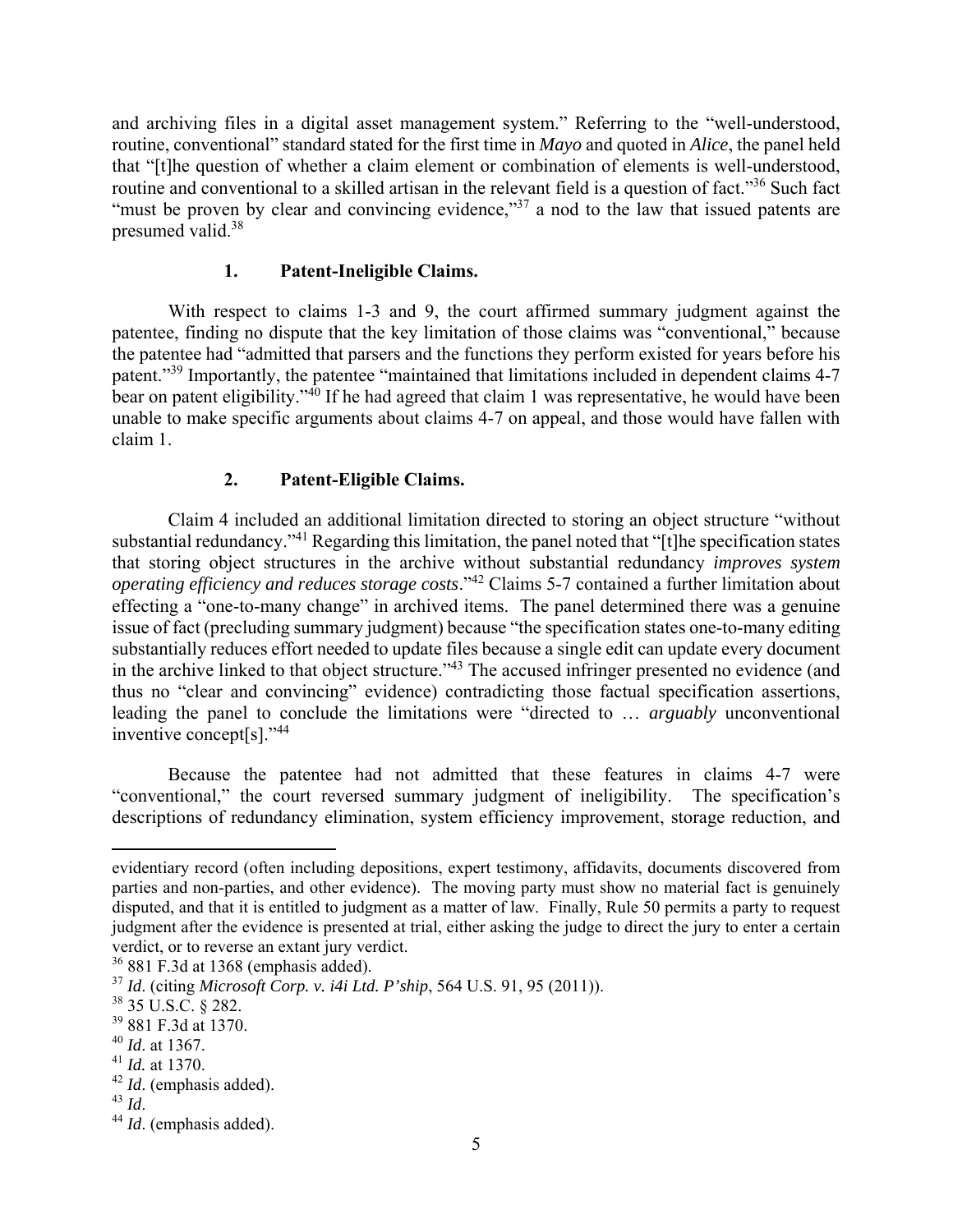single-edit propagation were sufficient to create a factual dispute about whether there was an "inventive concept" that "provides benefits that improve computer functionality."45

This was the first Federal Circuit decision expressly holding questions of fact existed in the Section 101 context. The panel distinguished prior cases by pointing out that "routine function" was conceded by the patentee in *Content Extraction*,<sup>46</sup> and the "interactive interface" in *Intellectual Ventures I<sup>47</sup>* was undisputedly "generic."<sup>48</sup>

#### **B. February 14, 2018,** *Aatrix Software, Inc. v. Green Shades Software, Inc.*<sup>49</sup>

In *Aatrix*, Circuit Judges Moore and Taranto vacated an *Alice/Mayo* dismissal under Rule 12(b)(6); Circuit Judge Reyna dissented. The claims were directed to software that automatically fills out various forms (*e.g.* government tax forms) using data from third-party software. The majority reiterated its holding in *Berkheimer*: Conventionalness "is a question of fact."<sup>50</sup>

#### **1. Moore Majority Opinion.**

The district court had dismissed the original complaint as insufficient and rejected the patentee's attempt to add new allegations through an amended complaint.<sup>51</sup> Those new allegations explained how the claimed features "increased the efficiencies of computers processing tax forms," "saved storage space" in volatile and non-volatile memory, and "reduced the risk of 'thrashing,"<sup>52</sup> all of which allegedly improved the "computer technology itself" and was "not directed to generic components performing conventional activities."53 The accused infringer "conceded that nothing in the specification describes this importation of data as conventional."54 This was important because it meant that the fact-based conventionalness question "cannot be answered adversely to the patentee based on the sources properly considered on a motion to dismiss, such as the complaint, the patent, and materials subject to judicial notice."<sup>55</sup> Accordingly, Rule  $12(b)(6)$ dismissal was not appropriate, and the majority reversed.

#### **2. Reyna Dissent.**

Circuit Judge Reyna's dissent argued Section 101 should contain no factual inquiry, not because a conclusion of conventionalness truly lacks underlying facts, but because saying so "opens the door" for "the introduction of an inexhaustible array of extrinsic evidence, such as prior art, publications, other patents, and expert opinion."56 Even were the prediction about "open[ing]

<sup>45 881</sup> F.3d at 1370.

<sup>46</sup> *Content Extraction & Transm'n. LLC v. Wells Fargo Bank, NA*, 776 F.3d 1343, 1349 (Fed. Cir. 2014).

<sup>47</sup> *Intellectual Ventures I LLC v. Capital One Bank (USA)*, 792 F.3d 1363, 1370 (Fed. Cir. 2015).

<sup>48 881</sup> F.3d at 1368.

<sup>49 882</sup> F.3d 1121 (Fed. Cir. 2018).

<sup>50</sup> *Id*. at 1128.

<sup>51</sup> *See generally* Fed. R. Civ. P. 15 (on amending pleadings).

<sup>52 882</sup> F.3d at 1128. Thrashing refers to overuse of a computer's virtual memory, reducing applicationlevel process performance.

<sup>53</sup> *Id.*

<sup>54</sup> *Id.*

<sup>55</sup> *Id.*

<sup>56</sup> *Id.* at 1130.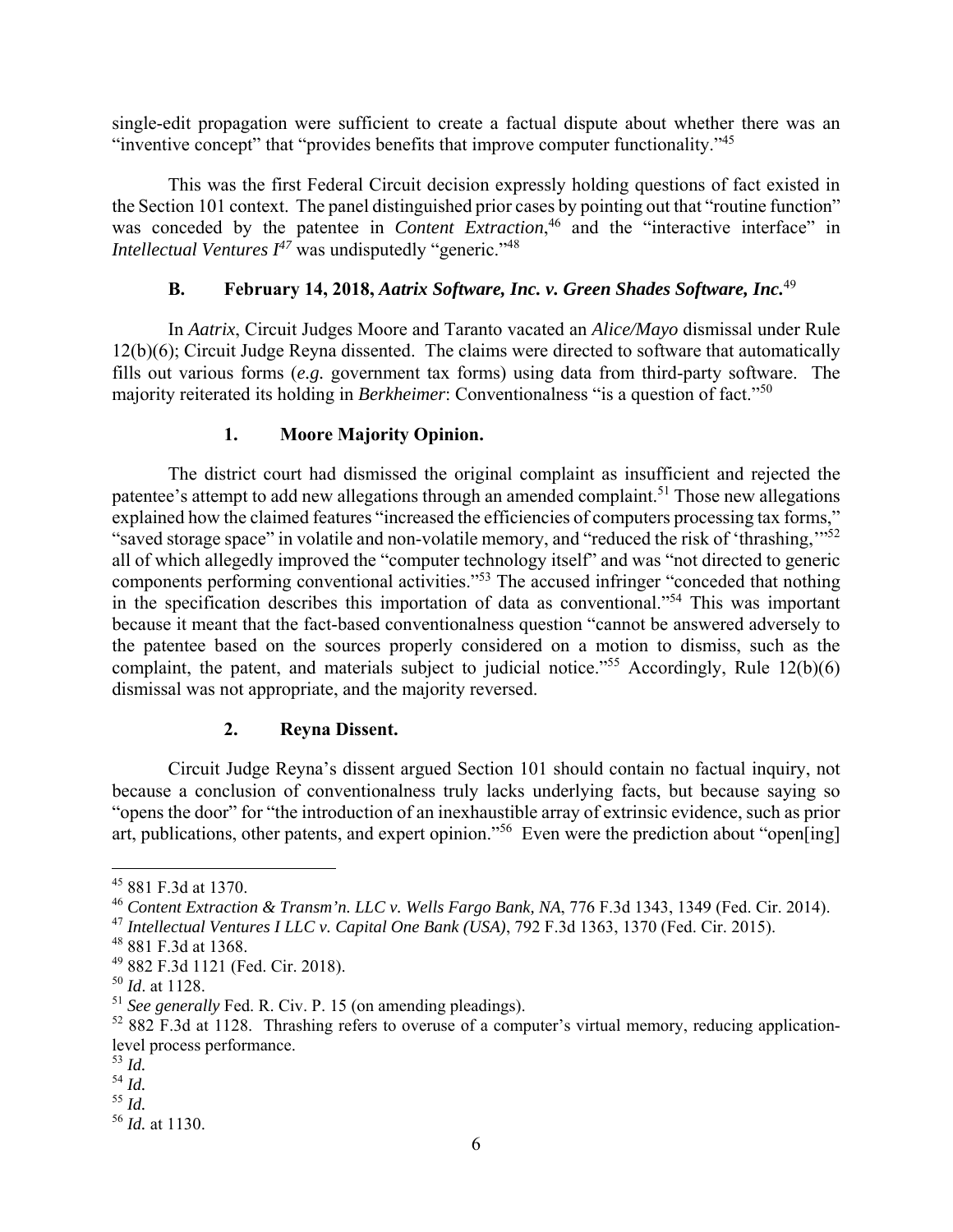the door"57 correct, the problem is not in procedural rules; indeed, as Berkheimer argues, "[t]here is no patent eligibility exception to the Federal Rules of Civil Procedure."58 Rather, the problem originated from the Supreme Court's decision to import Section 102/103-like questions (conventionalness) into the Section 101 analysis. Whether matter was, in fact, conventional on a relevant date could be genuinely subject to conflicting evidence, and if so, pretrial disposition is inappropriate.

The dissent's expressed concern that a patentee might make allegations "that must be taken as true, regardless of its consistency with the intrinsic record"59 must be considered against the law that a district court has the authority to reject implausible claims.<sup>60</sup> Moreover, as subsequent decisions discussed herein reveal, the occasions where a patent's specification does not admit the conventionalness of pertinent matter are few.

Finally, the dissent's argument that the panel should not have looked to the proposed amended pleading<sup>61</sup> does not appear well-founded, because the standard the panel was asked to address — propriety of amending a pleading — includes futility, which properly queries the merits of the proposed amendment.<sup>62</sup>

# **C. February 16, 2018,** *Automated Tracking Solutions, LLC, v. The Coca-Cola Co.***<sup>63</sup>**

*ATS* went the other way. Circuit Judges Moore, Wallach and Stoll affirmed judgment on the pleadings invalidating the patent under *Alice/Mayo*. According to the district court, the claims were "directed to processes and systems that permit identification, tracking, location, and/or surveillance of tagged objects anywhere in a facility or area."<sup>64</sup> The panel's analysis in affirming the district court's decision "rest[ed] heavily on [the patentee's] selection of representative claims and admissions in oral argument."<sup>65</sup>

First, unlike in *Berkheimer*, the patentee in *ATS* had conceded that two claims were representative, preventing the panel from analyzing features added by other dependent claims. In doing so, the patentee waived its arguments that additional claimed features, such as a "particular

 $\overline{a}$ <sup>57</sup> *Id.*

<sup>58</sup> *HP Inc., v. Berkheimer*, No. 18-415 (U.S. Dec. 5, 2018, Opp. Br. at 2).

<sup>59</sup> *Id.* at 1131.

<sup>60</sup> *See, e.g., Ashcroft v. Iqbal*, 556 U.S. 662, 678 (2009) (citing *Atlantic Corp. v. Twombly*, 550 U.S. 554 (2007)) (facial plausibility standard); *Xechem, Inc. v. Bristol-Myers Squibb Co.*, 372 F.3d 899, 901 (7th Cir. 2004) (a plaintiff may "plead[] itself out of court" at the Rule 12(b)(6) stage by "admit[ting] all the ingredients of an impenetrable defense"); *Combustion Prod. Mgmt., Inc. v. AES Corp.*, 256 F. App'x 441, 442 (2d Cir. 2007) (affirming Rule 12(b)(6) dismissal of claims containing several "internally inconsistent" and "contradictory" allegations about the contract terms).

<sup>61 882</sup> F.3d at 1131.

<sup>62</sup> *Mann v. Palmer*, 713 F.3d 1306, 1316 (11th Cir. 2013) (circuit court reviews futility *de novo* when reviewing denial of a motion for leave to amend pleadings).

<sup>63 723</sup> Fed. App'x 989 (Fed. Cir. Feb. 16, 2018) (non-precedential) ("ATS").

<sup>64</sup> *Automated Tracking Sols., LLC v. Coca-Cola Co.*, 223 F. Supp. 3d 1278, 1280 (N.D. Ga. 2016). 65 723 Fed. App'x at 995.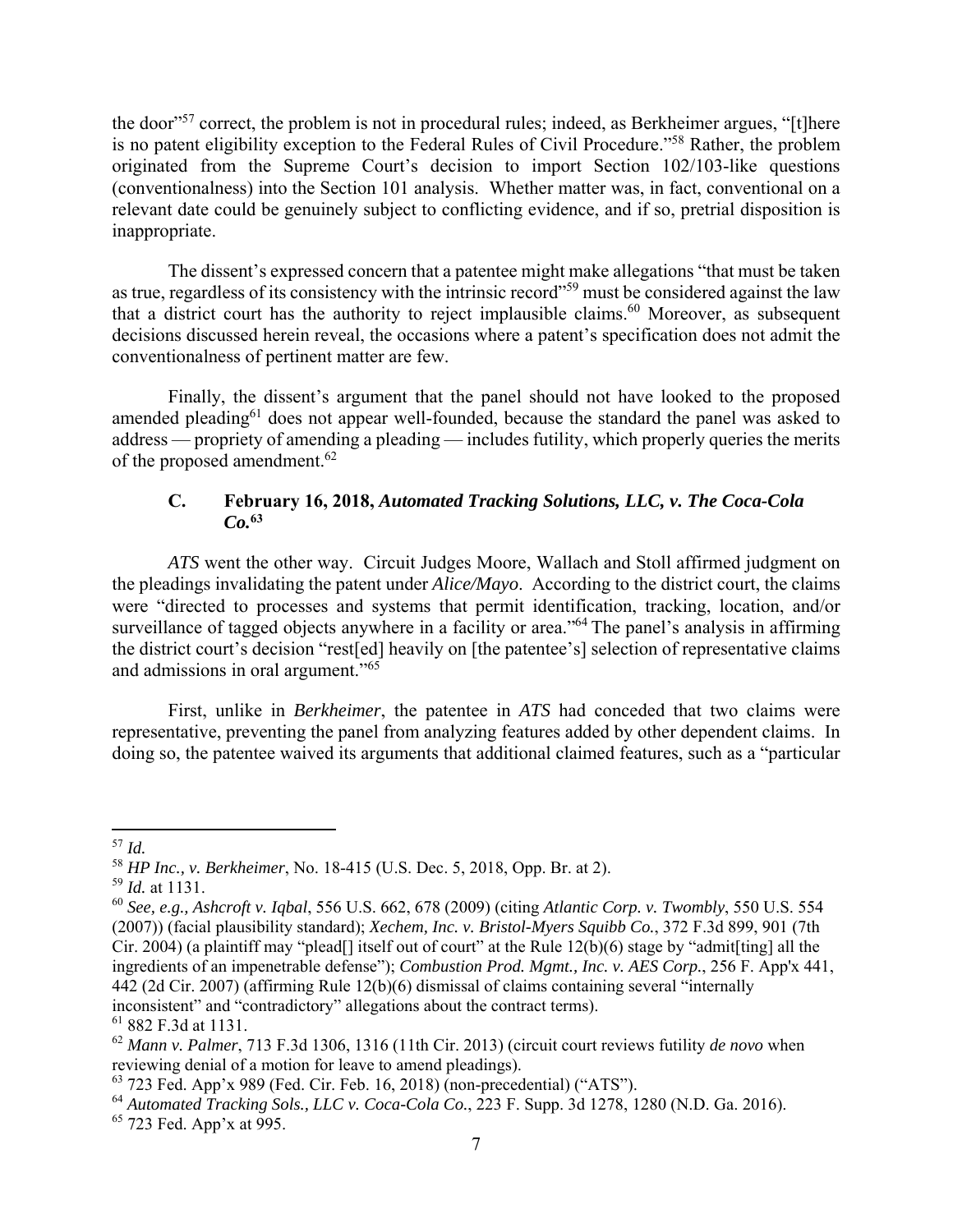configuration or arrangement of RFID system components" or "multiple antenna coverage areas," lacked conventionalness.<sup>66</sup>

Second, at oral argument the patentee conceded that "all RFID antennas have coverage areas, and that the claimed antenna in representative claim 1 does not differ from conventional RFID antennas."<sup>67</sup> According to the panel, "the specification states that a conventional 'simple RFID system may be composed of three components: a scanner, a transponder, and a computer.' These are the same conventional components recited in the representative claims."<sup>68</sup> As a result, the patentee was unable to dispute that the representative claims failed the conventionalness test.

In reaching its conclusion about conventionalness, the district court observed that "[w]hile the RFID technology employed by the invention was a *rapidly developing technology* at the time of the invention, the use of a conventional or generic computer in a *nascent environment* does not make the claims any less abstract."<sup>69</sup> The Federal Circuit panel similarly acknowledged the "rapidly developing" nature of the RFID technology at issue, as stated in the specification.<sup>70</sup> This may conflict with the *Berkheimer* panel's holding that conventionalness "goes beyond what was simply known in the prior art. The mere fact that something is disclosed in a piece of prior art, for example, does not mean it was well-understood, routine, and conventional."<sup>71</sup>

It also conflicts with the Supreme Court's rule stated in *Diamond v. Diehr*, that "[t]he 'novelty' of any element or steps in a process, or even of the process itself, *is of no relevance* in determining whether the subject matter of a claim falls within the § 101 categories of possibly patentable subject matter."<sup>72</sup>

And, more importantly, the *ATS* reasoning appears to directly contradict Section 101's dictate that "any new and useful improvement [of a process, machine, manufacture, or composition of matter]" or "a new use of a known process, machine, manufacture, composition of matter, or material" is patentable, "subject to" Sections 102 and 103.<sup>73</sup>

# **D. March 8, 2018,** *Exergen Corp. v. Kaz USA, Inc.*<sup>74</sup>

In *Exergen,* Federal Circuit Judges Moore and Bryson upheld the patent by affirming denial of a post-trial motion attacking *Alice/Mayo* patent eligibility. The claims were directed to a temporal artery thermometer, which measures temperature by scanning the forehead. The alleged infringer argued that the patent preempted any practical application of the naturally-occurring

 $\overline{a}$ <sup>66</sup> *Id.* at 994.

<sup>67</sup> *Id.*

<sup>68</sup> *Id.* at 995.

<sup>69 223</sup> F. Supp. 3d at 1290*.* (emphasis added).

 $70$  723 Fed. App'x at 995.

<sup>71</sup> *Berkheimer*, 881 F.3d at 1369.

 $72$  450 U.S. 175, 188-89 (1981) (emphasis added).

<sup>73 35</sup> U.S.C. § 101; 100(b) (defining "process").

<sup>74 725</sup> Fed. App'x 959 (Fed. Cir. 2018) (non-precedential).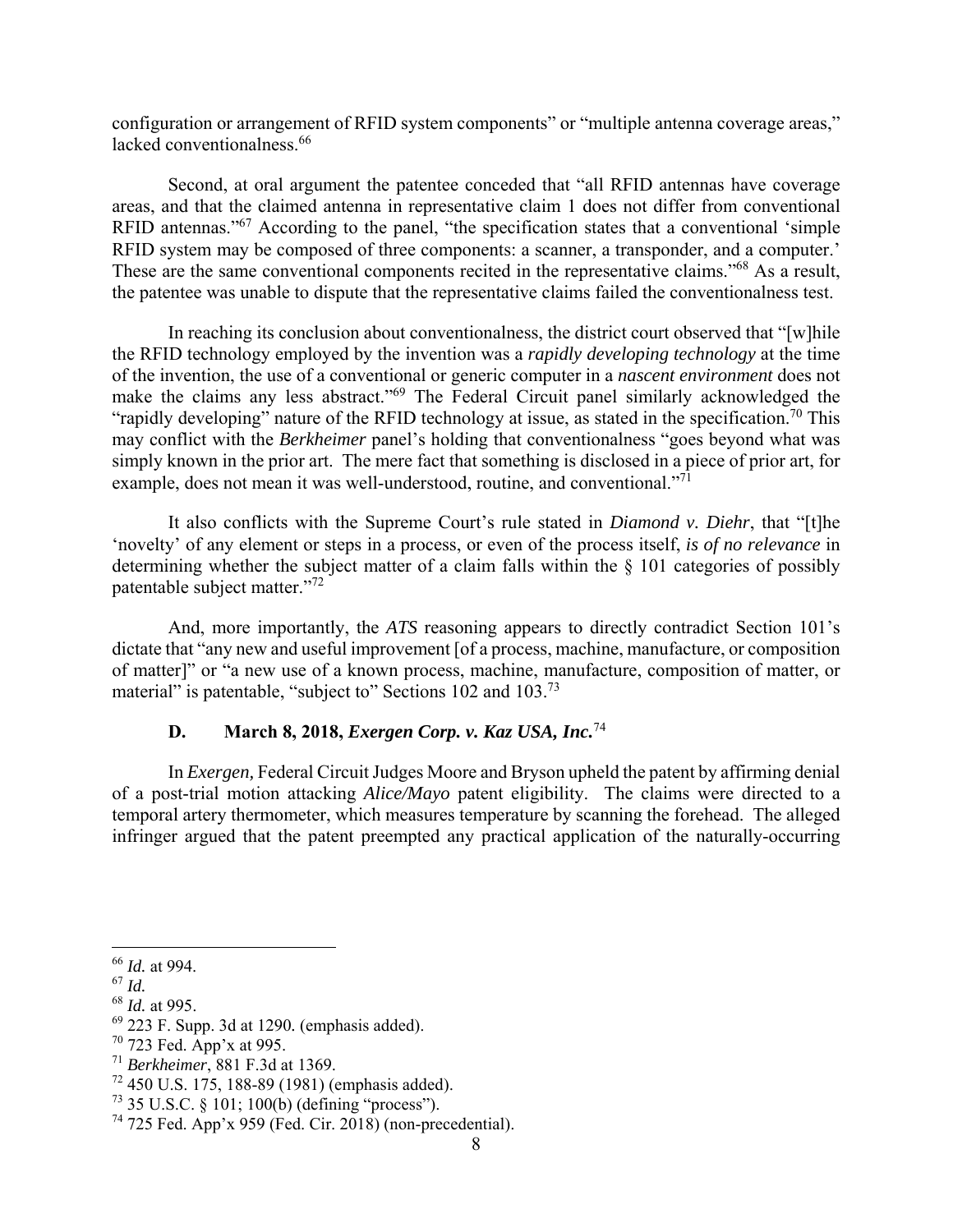coefficient that the patentee discovered, which uses simple math to compute a human's core body temperature from surface and ambient temperature readings.<sup>75</sup>

# **1. Moore Majority Opinion.**

In assessing patent eligibility, the panel considered the time and money spent by the patentee: "Following years and millions of dollars of testing and development, the inventor determined for the first time the coefficient representing the relationship between temporal-arterial temperature and core body temperature and incorporated that discovery into an unconventional method of temperature measurement."76 Considering these kinds of factors as relevant to eligibility seems to contrast with other Federal Circuit opinions stating that "under the *Alice/Mayo* framework, a claim directed to a newly discovered law of nature (or natural phenomenon or abstract idea) cannot rely on the novelty of that discovery for the inventive concept necessary for patent eligibility,"77 or that "groundbreaking, innovative, or even brilliant" is not enough for patent eligibility.78

Even though the claims undisputedly "employ a natural law," the court held that the following three claimed steps were "sufficient to transform the claims into a patent-eligible application": (1) lateral movement (of a conventional thermometer), and (2) recording the highest ("peak") reading while (3) measuring temperature at least three times per second.<sup>79</sup> The patentee apparently did not concede the conventionalness of these three features at any time, including in the specification.

## **2. Hughes Dissent.**

Circuit Judge Hughes, dissenting, noted that all three of these features are old, citing patents from the 1970s. As Judge Hughes observed, "Rather than finding that the claim elements were not routine or conventional, the district court focused on whether those elements were routinely or conventionally used *for the purpose of calculating core body temperature*."80 This is supported by the majority's recitation that, according to the district court, the old "methods made no use of the newly calculated coefficient for translating measurements taken at the forehead into core body temperature readings."81 But Judge Hughes reaches an important issue, that "differentiat[ing] the claimed invention from the prior art solely on the basis that the claimed invention 'solve[s] a different problem'"82 does not apply the *Alice/Mayo* conventionalness test consistently with other Federal Circuit precedent. In other words, under *Exergen*, it appears a patentee may argue against conventionalness by asserting that the old technology did not solve the problem the patentee

<sup>&</sup>lt;sup>75</sup> *Cf. Mayo,* 566 U.S. at 87 (reaching ineligibility decision based on a "basic underlying concern that these patents tie up too much future use of laws of nature").

 $76$  725 Fed. App'x at 966.

<sup>77</sup> *Berkheimer v. HP Inc.*, 890 F.3d 1369, 1374 (Fed. Cir. 2018) ("*Berkheimer II*," on petition for rehearing *en banc*) (quoting *Genetic Techs. Ltd. v. Merial L.L.C.*, 818 F.3d 1369, 1376 (Fed. Cir. 2016) (quoting *Mayo*, 566 U.S. at 73)).

<sup>78</sup> *SAP Am., Inc. v. InvestPic, LLC*, 898 F.3d 1161, 1163 (Fed. Cir. 2018).

<sup>79 725</sup> Fed. App'x at 965.

<sup>80</sup> *Id.* at 975 (emphasis added).

<sup>81</sup> *Id.* at 965.

<sup>82</sup> *Id.* at 975.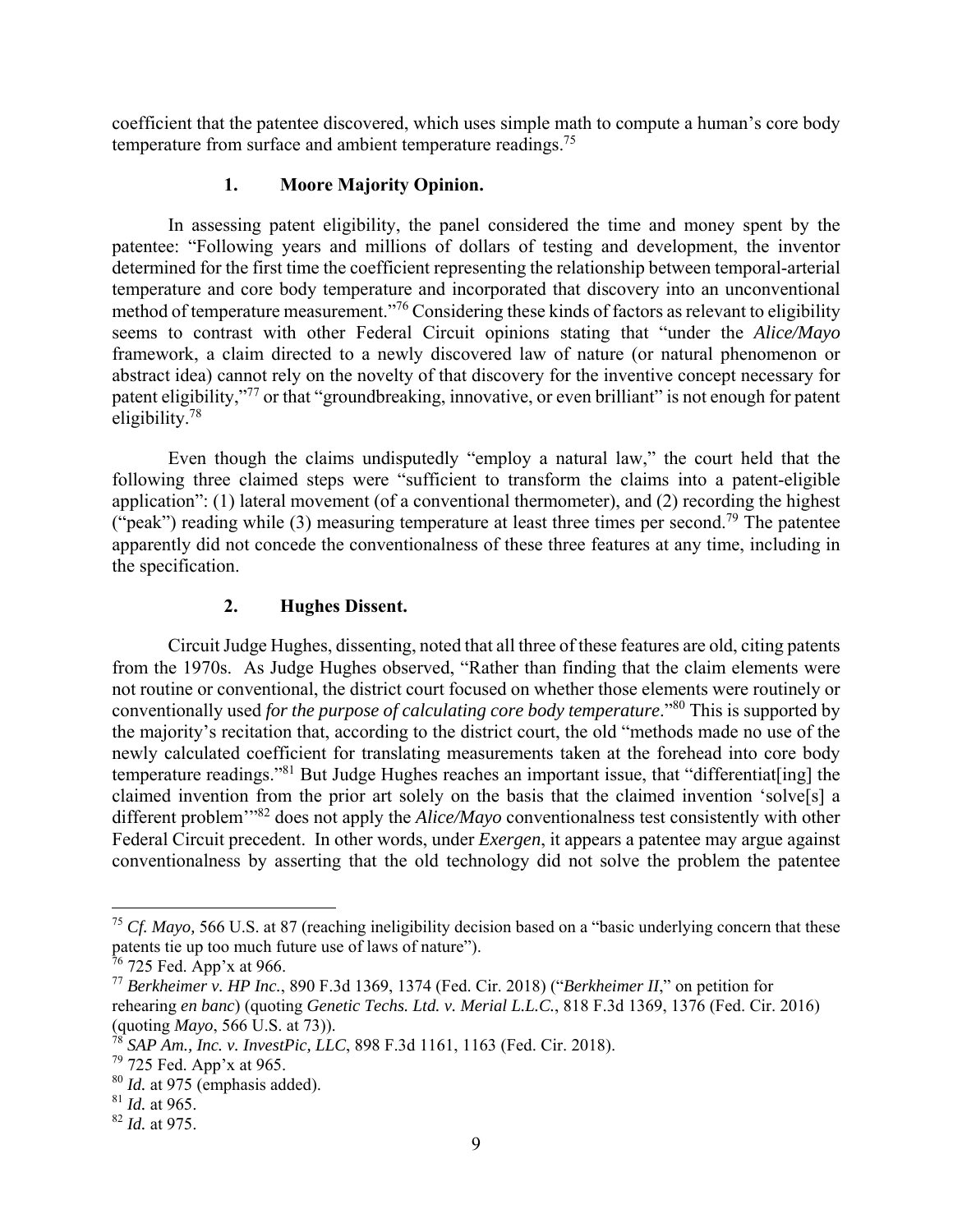solved. Such argument probably exists in every case and could circumvent the *Alice/Mayo*  conventionalness test.

Perhaps the most important point in this case is that the appeal arose from a post-trial hearing and, arguably, the jury had implicitly *not* found conventionalness. There is reason for concern that the jury did not *expressly* consider this question — and that had it done so the outcome may have been different. But the patentee waived the issue by failing to ask for instructions about it and failing to object to the court's refusal to "give the jury any special verdict questions on § 101 because the jury may confuse the obviousness inquiry with the well-understood, conventional, routine inquiry."83 Accordingly, as the majority noted, "such fact findings by the district court after a full trial on the merits are entitled to deference and should be reviewed for clear error."<sup>84</sup> Thus, for a patentee, the importance of getting the conventionalness question to a fact-finder (and preferably doing so without a confusing instruction on the issue) cannot be overstated. For an accused infringer, the opposite is true.

# **E. March 15, 2018,** *Intellectual Ventures I LLC v. Symantec Corp.*<sup>85</sup>

In *Symantec*, the panel (Circuit Judges O'Malley, Schall and Wallach) affirmed summary judgment of ineligibility on a patent that was "directed to the abstract idea of backing up data" by mirroring digital data from a primary server to a remote server.<sup>86</sup> The patentee noted there were critical steps the court did not consider in its overgeneralization of the invention, including sending "spoofing" packets, compression and decompression, and a specific order of steps that "improved data retention and system performance," *i.e.*, improved how a computer functions.<sup>87</sup> In finding no genuinely disputed material fact on summary judgment, the district court explained that, per the specification, "the individual components, such as a 'network server,' 'nonvolatile data buffer,' and 'communication link,' are conventional, generic, and operate as expected" and the patentee presented no expert testimony to the contrary.88 Thus, the patent was an abstract idea plus conventional steps; not patent-eligible under the current test.

# **F. April 16, 2018,** *Vanda Pharm. Inc. v. W.-Ward Pharm. Int'l Ltd.*<sup>89</sup>

In *Vanda*, the panel (Circuit Judges Lourie and Hughes, with Circuit Judge Prost dissenting) affirmed a post-bench-trial judgment that the claimed method for "treating schizophrenia patients with iloperidone wherein the dosage range is based on the patient's genotype" was a valid patent.

 $83$  *Id.* at 969. Aptly stated — and not just as to the jury.

<sup>84</sup> *Id.* at 967.

<sup>85</sup> *Intellectual Ventures I LLC v. Symantec Corp.*, 725 F. App'x 976, 978 (Fed. Cir. 2018) (non-precedential) ("*Symantec"*), not to be confused with the several other Intellectual Ventures I LLC cases where patent eligibility was an issue.

<sup>86</sup> *Id.* at 978.

<sup>87</sup> *Cf. Aatrix,* 882 F.3d at 1128 (holding invention patent eligible, even though it was directed to an abstract idea, because it "increased the efficiencies of computers," "saved storage space," and reduced a phenomenon that slowed down prior art systems).

<sup>88</sup> *Intellectual Ventures I LLC v. Symantec Corp.*, 234 F. Supp. 3d 601, 608 (D. Del. 2017) *aff'd* (725 F. App'x at 978 n.1).

<sup>&</sup>lt;sup>89</sup> 887 F.3d 1117 (Fed. Cir. 2018).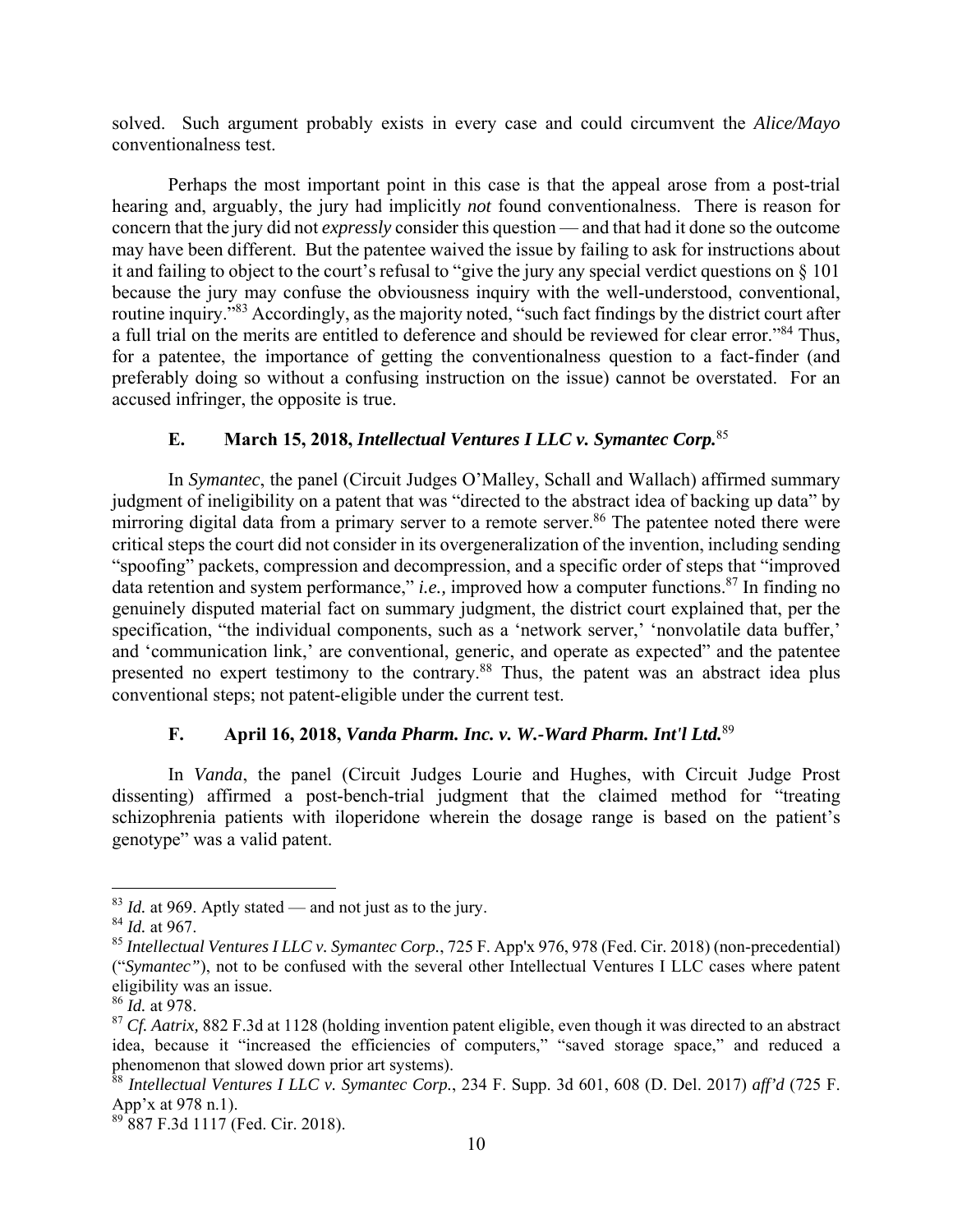#### **1. Lourie Majority Opinion.**

The majority affirmed because "the asserted claims are not directed to patent-ineligible subject matter," noting that the claims "are directed to a method of using iloperidone to treat schizophrenia."<sup>90</sup> It was "a new way of using an existing drug"<sup>91</sup> — a refreshing throwback to words in the statute.<sup>92</sup> The majority concluded that the specific claims "recite more than the natural" relationship between CYP2D6 metabolizer genotype and the risk of QTc prolongation. Instead, they recite a method of treating patients based on this relationship that makes iloperidone safer by lowering the risk of QTc prolongation."<sup>93</sup>

#### **2. Prost Dissent.**

Circuit Judge Prost dissented, asserting that the "end result of the claimed process is no more than the conclusion of a natural law."<sup>94</sup> According to the dissent, the claims failed both steps under *Mayo*; there was "no inventive concept" after the dissent defined the "natural law" in a way that encompassed the claims fully.95 According to Judge Prost, "[t]he patent simply discloses the natural law that a known side effect of the existing treatment could be reduced by administering a lower dose to CYP2D6 poor-metabolizers. It claims no more than instructions directing that audience to apply the natural law in a routine and conventional manner."<sup>96</sup>

# **G. April 20, 2018,** *Voter Verified, Inc. v. Election Sys. & Software LLC.*<sup>97</sup>

In *Voter Verified*, the panel (Circuit Judges Newman, Reyna, and Lourie) affirmed Rule 12(b)(6) dismissal for a patent "drawn to the concept of voting, verifying the vote, and submitting the vote for tabulation."98 As the panel noted, "[e]ven Voter Verified characterized these steps as 'human cognitive actions,'" and "[n]either party disputes that the claims recite the use of general purpose computers that carry out the abstract idea."99 The panel also cited the specification, which recited "a standard personal computer," "a visual display device," "a keyboard," "date storage devices," "a laser printer," and a scanner "from the well-known art." <sup>100</sup> Those admissions were case-dispositive.

<sup>1</sup> <sup>90</sup> *Id.* at 1135.

<sup>91</sup> *Id.*

<sup>&</sup>lt;sup>92</sup> 35 U.S.C. § 100(b) ("process" includes "a new use of a known process, machine, manufacture, composition of matter, or material").

<sup>93 887</sup> F.3d at 1136.

<sup>94</sup> *Id.* at 1143.

<sup>95</sup> *Id.* at 1142.

<sup>96</sup> *Id.*

<sup>97 887</sup> F.3d 1376 (Fed. Cir. 2018), *cert. denied,* No. 18-549, 2019 WL 113159 (U.S. Jan. 7, 2019).

<sup>98</sup> *Id.* at 1385.

<sup>99</sup> *Id.* at 1386.

 $^{100}\,$   $ld.$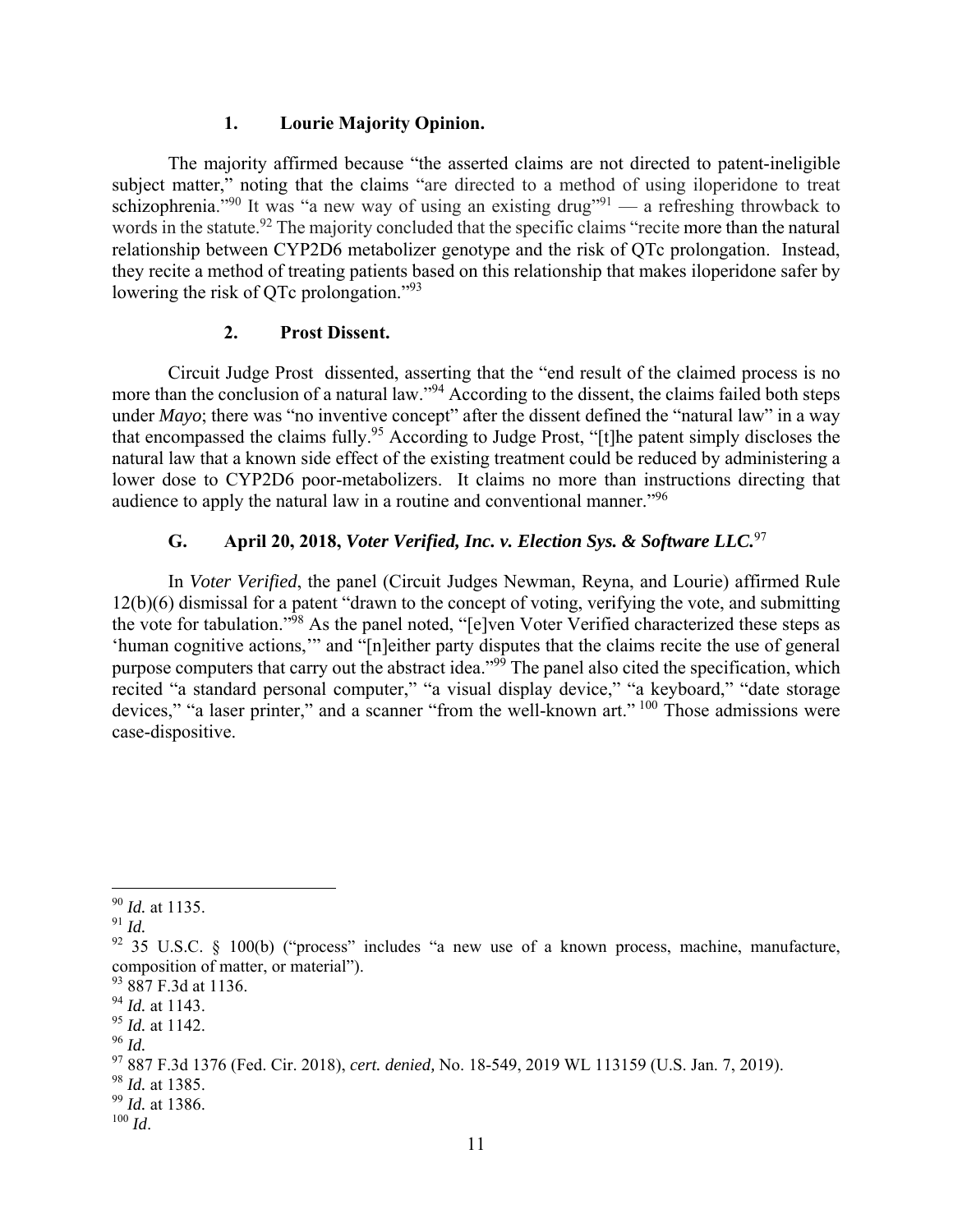# **H. May 31, 2018,** *Berkheimer*  $II^{101}$  **and** *Aatrix*  $II^{102}$  *– Denial of Petition for* **Rehearing.**

In a rare move, the Federal Circuit issued over thirty pages of opinion in connection with an order — designated as precedential — denying rehearing *en banc* of both the *Berkheimer* and *Aatrix* panel decisions discussed above. Circuit Judge Moore wrote a concurring opinion, joined by Circuit Judges Dyk, O'Malley, Taranto, and Stoll. Circuit Judge Lourie wrote a separate concurring opinion, joined by Circuit Judge Newman. Circuit Judge Reyna (who dissented in the panel decision) dissented again. Chief Judge Prost and Circuit Judges Wallach, Chen, and Hughes were silent.

## **1. Moore Plurality/Concurrence.**

This opinion entrenches, for now, conventionalness as "a question of fact," falling "under step two in the § 101 framework," which may require "weighing evidence," "making credibility judgments," and addressing "narrow facts that utterly resist generalization."103 Such questions "must be answered under the normal procedural standards, including the Federal Rules of Civil Procedure standards for motions to dismiss and summary judgment and the Federal Rules of Evidence standards for admissions and judicial notice."<sup>104</sup>

## **2. Lourie Concurrence.**

Circuit Judge Lourie, joined by Circuit Judge Newman, stated he "believe[s] the law needs clarification by higher authority, perhaps by Congress, to work its way out of what so many in the innovation field consider are § 101 problems."105 The opinion began with the language of Section 101 (although it too omitted the Section 100(b) definition of "process"), and explained how the Supreme Court had "whittled away" that statute's protections:<sup>106</sup>

> The decision we now decide not to rehear en banc holds that step two of the two-step analysis may involve the type of fact-finding that underlies §§ 102 and 103, further complicating what used to be a fairly simple analysis of patent eligibility under § 101. … But why should there be a step two in an abstract idea analysis at all? If a method is entirely abstract, is it no less abstract because it contains an inventive step? And, if a claim recites 'something more,' an 'inventive' physical or technological step, it is not an abstract idea, and can be examined under established patentability provisions such as  $\S$ § 102 and 103.<sup>107</sup>

<sup>101</sup> *Berkheimer II*, 890 F.3d 1369.

<sup>102</sup> *Aatrix Software, Inc. v. Green Shades Software, Inc.*, 890 F.3d 1354, 1355 (Fed. Cir. 2018) ("*Aatrix II*").

<sup>103 890</sup> F.3d at 1370. Because these are effectively the same decisions, only *Berkheimer II* is cited here. <sup>104</sup> *Id.*

<sup>105</sup> *Id.* at 1374.

<sup>106</sup> *Id.* at 1375.

<sup>107</sup> *Id.*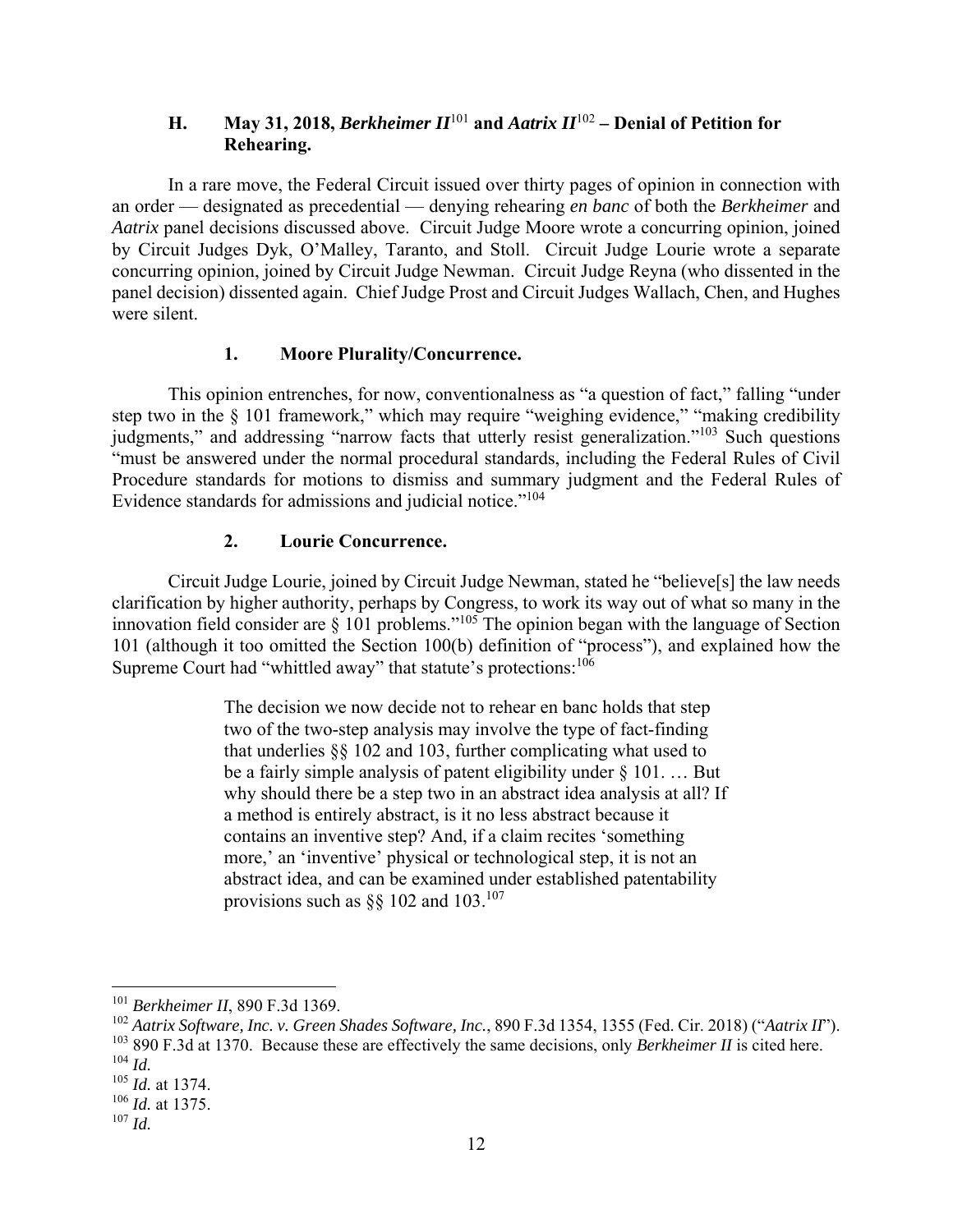The judge-made test "is essentially a §§ 102 and 103 inquiry," unnecessary for determining "whether an idea is abstract."<sup>108</sup> The effect is reduced innovation. Judge Lourie observed that *Myriad* resulted in reduced incentive for "genuine acts of inventiveness," using the problem of antibiotic resistance as an example and noting that scientists may discover new and useful solutions in nature and ought to be incentivized to do so.<sup>109</sup>

#### **3. Reyna Dissent.**

The dissent by Circuit Judge Reyna suggested a question of law cannot rest on a question of fact, but fact questions often determine legal dispositions.110 Indeed, the dissent directly analogized Section 101 eligibility to contract interpretation. But contract claims very frequently go to juries based on disagreements about the parties' intent. That is like the *Aatrix* situation, where the patentee asserted a lack of conventionalness and the accused infringer had presented no contrary evidence.

More importantly, unless the specification admits conventionalness (which the *Aatrix*  patent did not)*,* there is no way to resolve affirmatively the conventionalness question by looking within "the four corners of the patent," as the dissent suggested.<sup>111</sup> It appears on the one hand that the dissent would have a district court decide conventionalness as a matter of law based on the patent and nothing else. On the other hand, the dissent apparently would have affirmed the district court's dismissal under *Alice/Mayo* because of conventionalness, even though there was no evidence of conventionalness in the patent itself. These views are difficult to reconcile.

Curiously, the dissent conceded novelty and obviousness "necessarily involve factual determinations," while arguing that conventionalness (which essentially asks the same questions under current law) can always be determined on the face of the patent.<sup>112</sup>

The dissent also cited a Professor Dennis Crouch article for the proposition that "[c]ommentators have described [the recent Federal Circuit decisions] as a 'precedential sea change,' ... conflating the eligibility analysis with that of obviousness."<sup>113</sup> Partly true. But it was the Supreme Court, not the Federal Circuit, that first conflated Section 101 with Sections 102 and 103, in *Myriad*, <sup>114</sup> *Alice*, and *Mayo.* 

## **I. July 16, 2018,** *Burnett v. Panasonic Corp.*<sup>115</sup>

In *Burnett*, the panel (Circuit Judges O'Malley, Clevenger, and Reyna) affirmed the district court's Rule 12(b)(6) dismissal. According to the district court, the claims were "directed to a patent-ineligible mathematical methodology 'for converting geographic coordinates into

<u>.</u>

<sup>108</sup> *Id.* at 1376.

<sup>109</sup> *Id.*

 $110$  To name a few, this includes standing, contract interpretation, waiver, duress, and — in the patent context — novelty, obviousness, enablement, and claim construction.

<sup>111 890</sup> F.3d at 1382-83.

<sup>112 890</sup> F.3d at 1381.

<sup>113 890</sup> F.3d at 1377 n.3.

<sup>114</sup> *Ass'n for Molecular Pathology v. Myriad Genetics, Inc.*, 569 U.S. 576 (2013).

<sup>115 741</sup> F. App'x 777 (Fed. Cir. 2018) (non-precedential).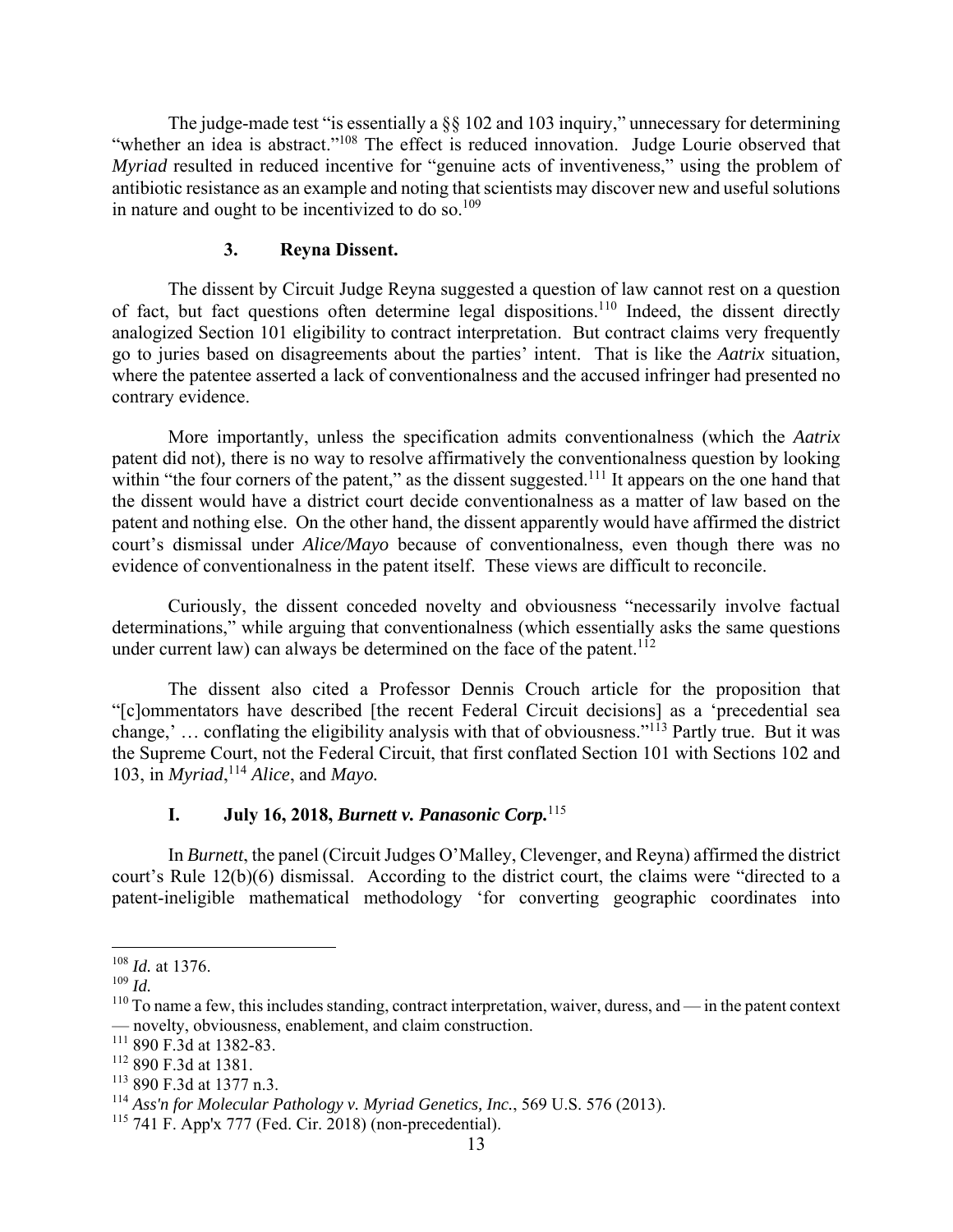alphanumeric representations.'"116 Grappling with the circular logic of the *Alice/Mayo* test, the panel noted, "Burnett is correct that a new combination of steps, though individually ineligible or well-known, can give rise to a patent-eligible claim, but this purportedly new combination must still survive the step two inquiry."<sup>117</sup> Yet, according to the panel, the step two inquiry simply "assess[es] … whether additional features in a claim transform an otherwise a patent-ineligible concept into a patent-eligible concept."<sup>118</sup> And if the court finds conventionalness in those individual features, then step two is apparently met and the claim fails.<sup>119</sup> Completing the circle, the panel noted in footnote 1 that "Burnett does not contest that each element of the asserted claims is well-understood, but rather argues that the elements from each claim form new combinations."120 Nowhere did the panel address conventionalness as to any of those combinations.

Rather than apply step two as other courts have done, the panel simply agreed with the district court that the claims "do no more than simply state the [abstract idea] while adding the words 'apply it.'<sup>"121</sup> But the panel acknowledged that the claim specifically recited "a video" camcorder" with a "receiving station" and a "video encoder."<sup>122</sup> If the problem is that such a system is old or obvious, this is a Section 102/103 question. But the video camcorder claims at issue were far from preempting the entire field of "converting geospatial coordinates into natural numbers,"<sup>123</sup> as the panel suggested.

Is it also troubling that the patent examiner made an amendment during prosecution "to bring the claims in compliance with the  $\S$  101 standard applied at that time."<sup>124</sup> One would hope that a patentee could rely on the government's own representation of what complies with patent eligibility law in accepting the government's offer to amend a claim during prosecution.

Revealing a more perverse problem, other recent Federal Circuit panels denying patent eligibility have suggested that the innovation community take solace in the fact that other areas of law exist to protect unpatentable innovations, "such as in the law of trade secrets, whose core requirement is that the idea be kept secret from the public."125 But the courts change the standard every few years. Thus, it is difficult for an inventor to foresee whether she should keep her discovery secret or share it with the public on the promise (based on then-existing law) that the invention is patent-eligible.<sup>126</sup> One might conclude that the government has extracted the inventor's disclosures into the public (non-trade-secret-protectable) arena, then moved the

 $\overline{a}$ 

 $124$  741 Fed. App'x at 782.

<sup>116</sup> *Id.* at 779.

<sup>117</sup> *Id.* at 782.

<sup>118</sup> *Id.* at 781 (citing *Alice*, 134 S.Ct. at 2355).

<sup>&</sup>lt;sup>119</sup> *Berkheimer II*, 890 F.3d at 1370 (conventionalness is a "step two" question).

<sup>&</sup>lt;sup>120</sup> 741 Fed. App'x at 779 n.1.

<sup>121</sup> *Id*. at 781-82.

<sup>122</sup> *Id.* at 779.

<sup>123</sup> *Id.* at 782; *cf. Mayo,* 566 U.S. at 87 (field preemption was an important consideration).

<sup>125</sup> *SAP*, 898 F.3d at 1170.

<sup>126</sup> *Cf. Interval Licensing LLC v. AOL, Inc.* 896 F.3d 1335, 1348 (Fed. Cir. 2018) (Plager, J. concurring-inpart and dissenting-in-part) (observing that under the current test it is "near impossible to know with any certainty whether the invention is or is not patent eligible").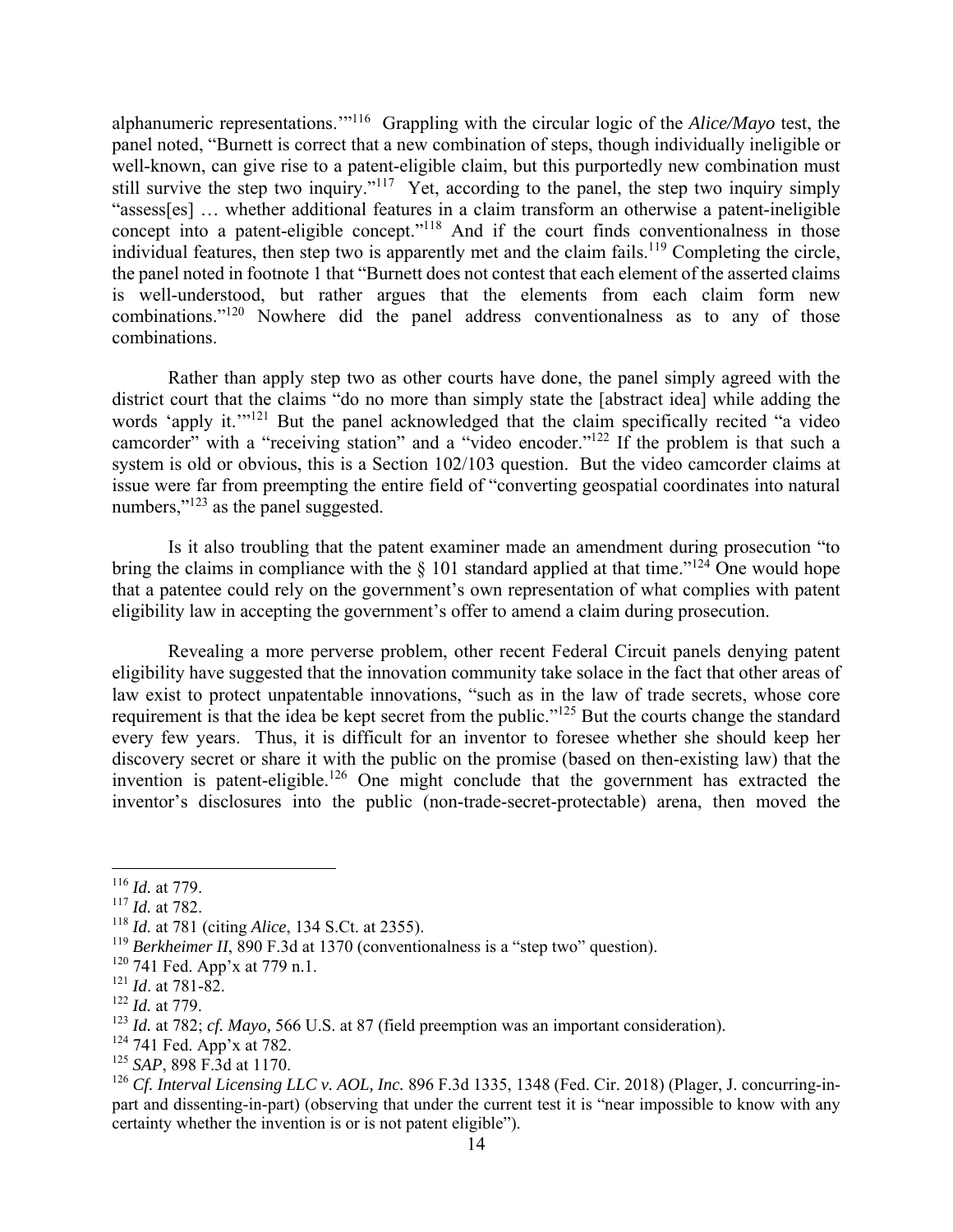goalposts, ultimately exchanging nothing for the disclosures made as part of the "patent bargain."127

## **J. July 20, 2018,** *Interval Licensing LLC v. AOL, Inc.*<sup>128</sup>

Here, the panel (Circuit Judges Chen and Taranto, with Circuit Judge Plager concurring and dissenting) affirmed summary judgment invalidating the patent on *Alice/Mayo* eligibility. The claims at issue were "directed to an abstract idea: the presentation of two sets of information, in a non-overlapping way, on a display screen."<sup>129</sup>

## **1. Chen Majority Opinion.**

According to the majority, the primary problem was that the claims failed to define "how the attention manager segregates the display of two sets of data on a display screen," and that without such specificity, the claim fully encompassed the abstract idea of separating information on a screen.<sup>130</sup> Helpfully, the majority provided suggestions on what additional specificity might have made the claim patent-eligible: "neither the specification nor the claims specify: whether a second window is created for the new content to be displayed; whether the new content always is displayed in a particular corner or location of the screen; or whether the attention manager performs an initial scan for where on the display screen 'unused capacity' exists, and then, wherever that space is, defines a boundary on the screen to display the new content there."<sup>131</sup>

The majority asserted that "the specification describes the claimed instructions as routine and conventional," and the patentee acknowledged as much at oral argument.<sup>132</sup> This removed the conventionalness question from the realm of genuinely-disputed facts, unlike in *Berkheimer* and *Aatrix*.

On the "abstract idea" question, the majority reasoned that "[s]tanding alone, the act of providing someone an additional set of information without disrupting the ongoing provision of an initial set of information is an abstract idea."<sup>133</sup> That is consistent with the unbound nature of the "abstract idea" label. But, labels aside, the claims did not recite this "act," "standing alone"; the claim recited a "content display system," "display devices," and "an attention manager," with specific instructions.<sup>134</sup>

Continuing, the majority reverted to broad depictions of prior art: "As the district court aptly observed, this '*basic and longstanding practice can be found in, for example, a television station's use of a breaking news ticker across the bottom of the screen.*<sup>"135</sup> This example illuminates an inherent problem with conventionalness, which is that the court conflated what is

<sup>127</sup> *See Bonito Boats, Inc. v. Thunder Craft Boats, Inc.*, 489 U.S. 141, 161 (1989).

<sup>128 896</sup> F.3d 1335 (Fed. Cir. 2018).

<sup>129</sup> *Id.* at 1338.

<sup>130</sup> *Id.* at 1341.

<sup>131</sup> *Id.*

<sup>132</sup> *Id.* at 1340.

<sup>133</sup> *Id.* at 1344.

<sup>134</sup> *Id.* at 1339-41.

<sup>&</sup>lt;sup>135</sup> *Id.* at 1344 (emphasis added).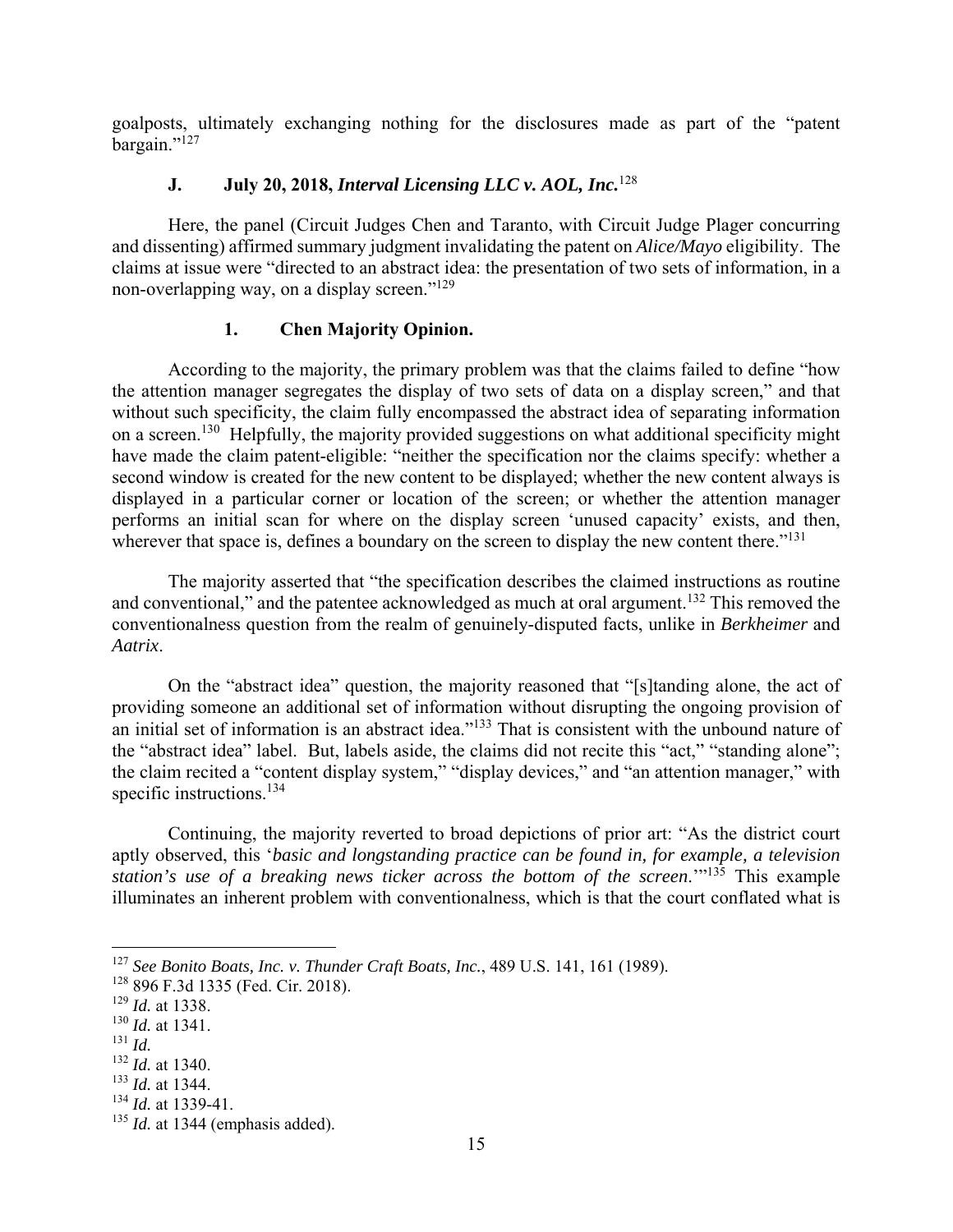an "abstract idea" with what is a "basic and longstanding practice." "Ideas" and "practices" seem conceptually divergent because one refers to conceptual thoughts and the other to concrete actions.

If the assertion about news tickers were supported by admissible evidence, then there presumably would have been no problem invalidating the claim under Section 102 or 103, which are far better tools for defining what is an "inventive concept."

Finally, the majority faulted the patentee for "arguling] and receivling] a construction of 'attention manager' defining that term by the result it yields, not by its structural design or any mode for producing the result,"136 *i.e.*, functional claiming. But functional claiming is not only a facially poor indicator of Section 101 ineligibility, Congress has expressly allowed it by enacting 35 U.S.C. § 112(f).

## **2. Plager Concurrence/Dissent.**

Circuit Judge Plager agreed that the outcome was mandated by current precedent, but he explained that "[t]he law ... renders it near impossible to know with any certainty whether the invention is or is not patent eligible," and dissented from the "court's continued application of this incoherent body of doctrine."137

Like many, Judge Plager started with words from Section 101 (though he did not mention the Section 100(a) or (b) definitions). Before critiquing the "abstract ideas" doctrine, he noted that the frequent, but incorrect, citation of *Mayo* as an "abstract ideas" case "is an example of the blending that can cause analytical confusion."<sup>138</sup>

Judge Plager explained the current "abstract ideas" conundrum:

The problem with trying to define "abstract ideas," and why no court has succeeded in defining it, is that, as applied to as-yetunknown cases with as-yet-unknown inventions, it cannot be done except through the use of equally abstract terms. … the closest our cases come to a definition is to state examples of what prior cases have contained, and which way they were decided. But what anecdotal cases reveal, a definition does not make.<sup>139</sup>

Thus, he concluded that the abstract idea of "abstract ideas" used in denying a patent based on eligibility "cannot thus function as a valid rule of law."<sup>140</sup>

Judge Plager also astutely attacked the (judicial inventive) concept of "inventive concept." He recounted the history behind Section 103 of the Patent Act, enacted in 1952. Prior to that overhaul, the courts had injected something called the "requirement for invention," based on an 1851 case.141 Judge Plager asserted, citing Judge Giles Rich's extensive writings, "At the time

1

<sup>139</sup> *Id.* at 1351.

<sup>136</sup> *Id.* at 1348.

<sup>137</sup> *Id.*

<sup>138</sup> *Id.* at 1349.

<sup>140</sup> *Id.*

<sup>141</sup> *Id.* at 1352 (citing *Hotchkiss v. Greenwood*, 52 U.S. (11 How.) 248, 13 L. Ed 683 (1851)).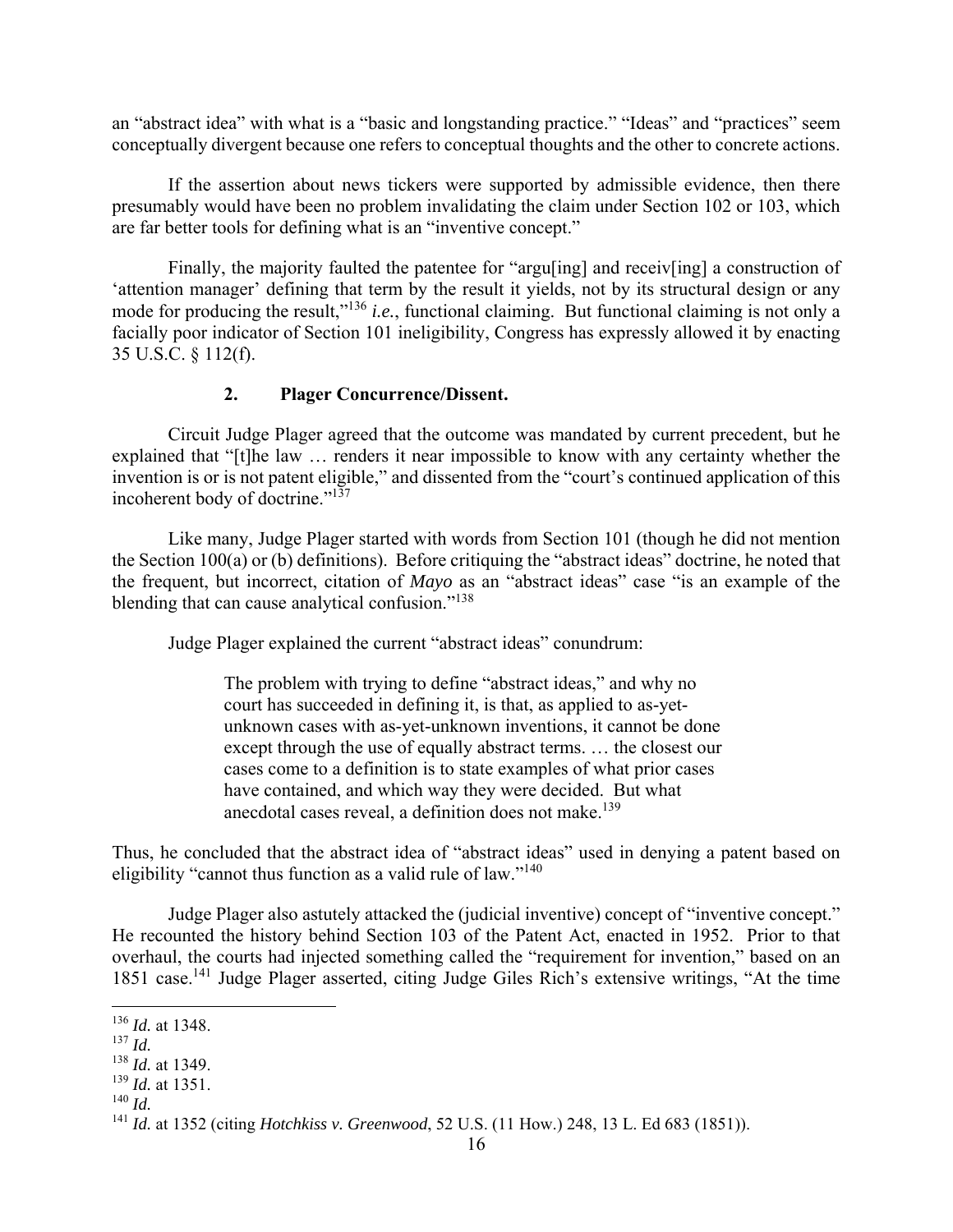[Section 103 was enacted, Judge Rich], along with many others, thought that the *undefinable truly abstract—concept of 'inventive concept' had been put into the dustbin of history* by the specific criteria for a valid patent in the new Patent Act, specifically  $\S$  103, nonobvious subject matter."<sup>142</sup> He continued:

> As a decisional construct for validation of a property right—a patent—the idea of a necessarily underlying 'inventive concept' proved unworkable. The concept provided no discernable boundaries for decision-making in specific cases, resulting in an incoherent legal rule that led to arbitrary outcomes. Judge Rich, who devoted his life to patent law, saw this clearly, and gave the Congress a workable alternative—nonobvious subject matter which they adopted.<sup>143</sup>

In a section titled "The Emperor Has No Clothes," Circuit Judge Plager praised the concurring and dissenting opinion of Circuit Judge Linn in *Smart Systems Innovations v. Chicago Transit Authority*, which also critiqued the "abstract ideas" idea,<sup>144</sup> and Circuit Judge Lourie's more recent concurring opinion in *Aatrix/Berkheimer*, discussed above.<sup>145</sup> Judge Plager noted "almost universal criticism among commentators and academicians that the 'abstract idea' idea has created havoc in the patent law."<sup>146</sup> According to Judge Plager, the lack of consensus came from a judge-made "process for finding abstract ideas that involves two redundant steps and culminates with a search for a concept — inventiveness — that some 65 years or so ago was determined by Congress to be too elusive to be fruitful."<sup>147</sup>

In the end, Judge Plager called for the courts "to address this § 101 conundrum," <sup>148</sup> and he provided some suggestions that are discussed further herein at Section V.

# **K. August 2, 2018,** *SAP America, Inc. v. InvestPic, LLC.*<sup>149</sup>

In *SAP*, the panel (Circuit Judges Lourie, O'Malley, and Taranto) affirmed the court's judgment on the pleadings that the claims were ineligible under *Alice/Mayo*. The panel described the abstract idea(s) as "selecting certain information, analyzing it using mathematical techniques, and reporting or displaying the results of the analysis."<sup>150</sup>

The *SAP* panel discussed *McRO*, 151 in which a Federal Circuit panel reversed a judgment on the pleadings under *Alice/Mayo*. In *MrCO*, the patent-eligible claims for cartoon animation were "focused on … automatic use of rules of a particular type" that allowed generic computers

<sup>142</sup> *Id.* at 1351.

<sup>143</sup> *Id.* at 1352-53.

<sup>144</sup> *Smart Systems Innovations, LLC v. Chicago Transit Authority*, 873 F.3d 1364, 1376 (Fed. Cir. 2017) (Linn, J., concurring-in-part and dissenting-in-part).

<sup>145</sup> *See also* Circuit Judge Newman's dissenting opinion in *Athena*, discussed below.

<sup>146</sup> *Id.* at 1353.

<sup>147</sup> *Id.* at 1355.

<sup>148 896</sup> F.3d at 1355-56.

<sup>149 898</sup> F.3d 1161 (Fed. Cir. 2018) (modified from May 2015, 2018 opinion).

 $150$  *Id.* at 1167.

<sup>151</sup> *MrCO, Inc. v. Bandai Namco Games America Inc.*, 837 F.3d 1299 (Fed. Cir. 2016).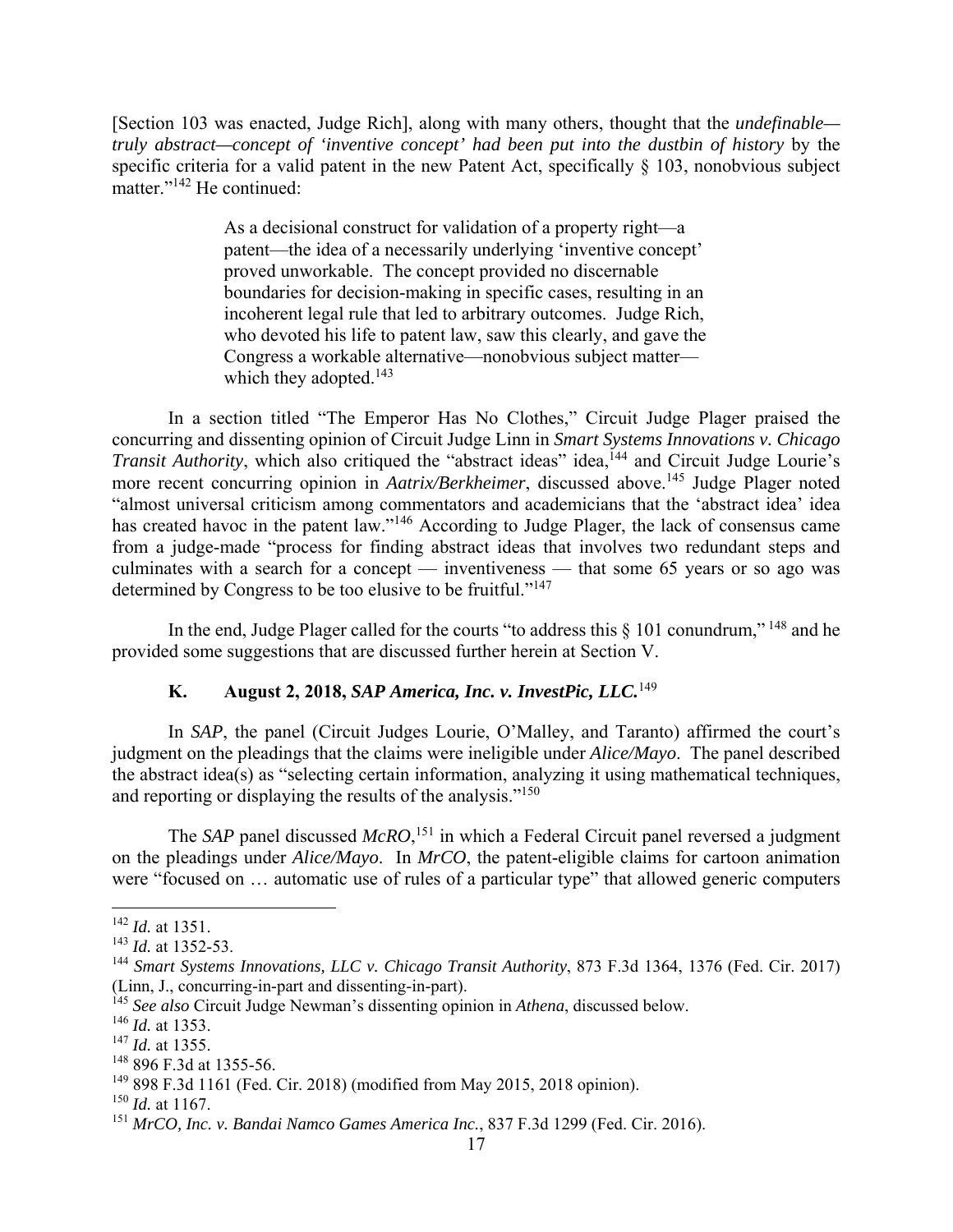to produce "accurate and realistic lip synchronization and facial expressions in animated characters," which previously only human animators could do.<sup>152</sup> The panel observed that "[t]he specific structure of the claimed rules would prevent broad preemption of all rules-based means of automating lip synchronization, unless the limits of the rules themselves are broad enough to cover all possible approaches."153 However, this was a motion for judgment on the pleadings, and at that early stage there was no evidence that the claims preempted all possible rules-based lip-sync processes.154 Thus, the *MrCO* panel decided the claim was not "directed to" ineligible subject matter under *Alice* step one.

The *SAP* panel distinguished *McRO*<sup>155</sup> on the basis that the *MrCO* claims, although they used math, "were directed to the creation of something physical … 'lip synchronization and facial expressions' of animated characters on screens for viewing by human eyes."<sup>156</sup> The panel maintained that "the 'investment' character" of the information in SAP's claim "simply invokes a separate category of abstract ideas involved in *Alice* and many of our cases."157 Those categories, referring to "fundamental economic practices" and "fundamental economic concept" with "generic-computer functions," refer to concepts absent from the text of Section 101 and sound like novelty and obviousness.

The panel gave another reason for allowing the cartoon claim but not the investment claim. The cartoon claim "had the specificity required to transform a claim from one claiming only a result to one claiming a way of achieving it."<sup>158</sup> But it is far from clear *how much* "specificity" is "required" to render the functional software claim patent-eligible. Aside from the difficulty in judicially applying this specificity requirement under Section 101, the requirement itself seems to be a contravention of Section 112(f)'s express approval of functional claiming. If the real failure in the patent is an insufficient enabling description to support the functional claim, then Section 112 provides a better way to invalidate the patent.

The patentee argued the specificity requirement was met by claim limitations like "parallel processing" computing architecture, but the panel dismissed this point by concluding those elements were old,<sup>159</sup> possibly violating the anti-claim-dissection rule and *Diehr*.<sup>160</sup>

In justifying the outcome, the panel cited *Myriad* for the proposition that a court "may assume that the techniques claimed are 'groundbreaking, innovative, or even brilliant,' but that is not enough for eligibility."161 This seems inconsistent with other Federal Circuit treatment of industry accolades or investment dollars in determining whether an invention is patent-eligible.<sup>162</sup>

<sup>152</sup> *Id.* at 1313-15.

<sup>153</sup> *Id.* at 1315.

<sup>154</sup> *Id.*

<sup>155</sup> *MrCO, Inc. v. Bandai Namco Games America Inc.*, 837 F.3d 1299 (Fed. Cir. 2016).

<sup>156 898</sup> F.3d at 1167.

<sup>157</sup> *Id.* at 1168.

<sup>158</sup> *Id.* at 1167.

<sup>159</sup> *Id.* at 1170.

<sup>&</sup>lt;sup>160</sup> 450 U.S. at 188-89.

<sup>161 898</sup> F.3d at 1163.

<sup>162</sup> *See, e.g., Exergen* (herein at Section III(D); *Data Engines* (herein at Section III(N)).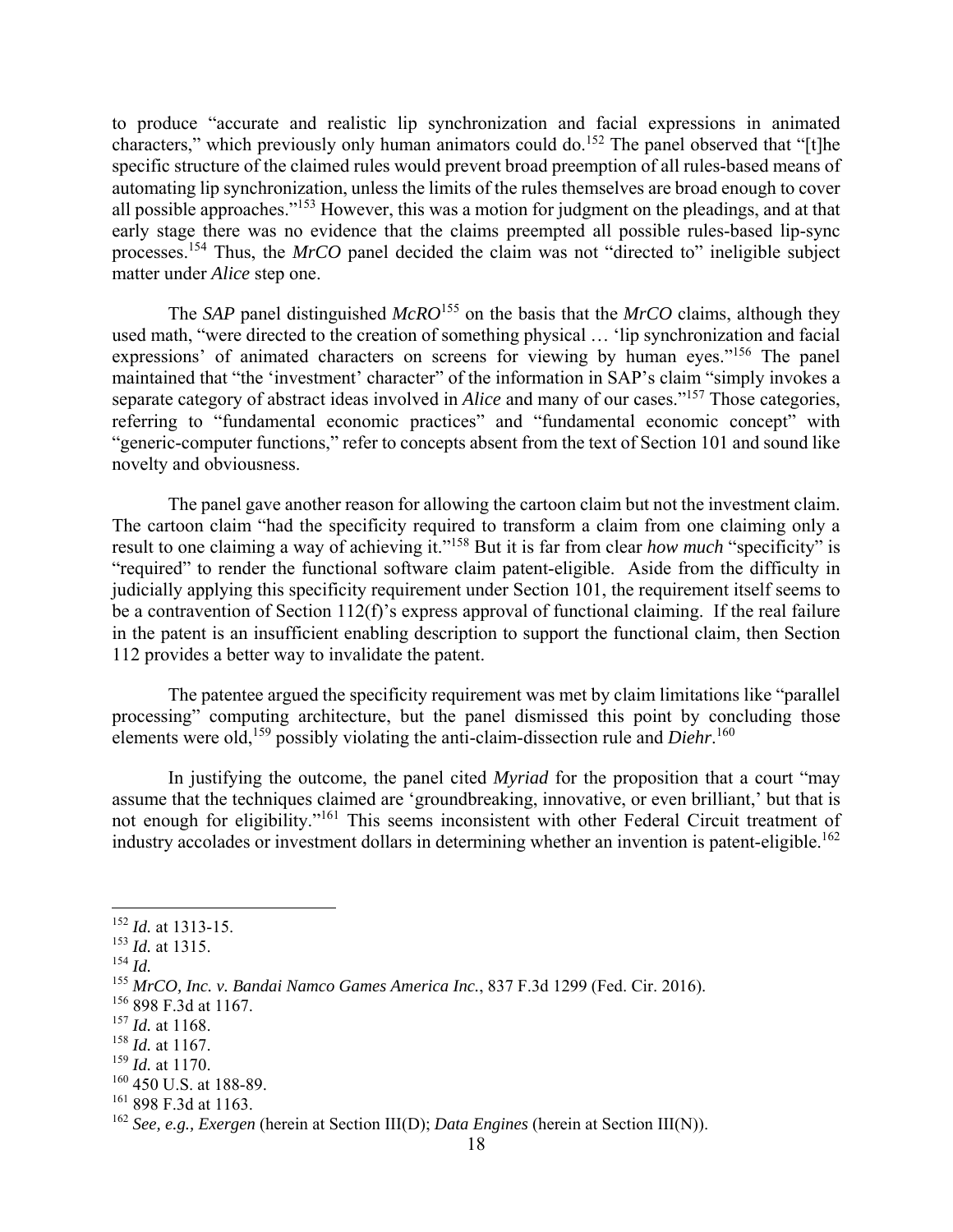## **L. August 15, 2018,** *BSG Tech LLC v. Buyseasons, Inc.*<sup>163</sup>

In *BSG*, the panel (Circuit Judges Reyna, Wallach, and Hughes) affirmed judgment of ineligibility following conversion of a motion to dismiss into a summary judgment motion.164 The panel concluded that the claims "are directed to the abstract idea of considering historical usage information while inputting data."165 While the panel acknowledged that the patentee "narrowed its claims to specific database structures" (*i.e.*, not an "abstract idea"), it concluded those structures were well-understood and conventional based on admissions in the specification that they were "commonly used at the time of invention."166 Thus the claimed structures failed to provide an "inventive concept" under the conventionalness test. The patentee argued the claims required the user to specifically consider "summary comparison usage information," but the panel decided this was a roundabout way of claiming "any historical information about parameter or value usage," suggesting field preemption.<sup>167</sup>

The panel held that "applying an abstract idea in a narrow way" does not make it patentable because it still "focuses" on the abstract idea. This is confusing because a "narrow" application of an "abstract idea" conceptually conflicts with the "abstract idea" idea. A chair comprising a flat surface with four legs and a back might be described as "focused on" the "abstract idea" of "supporting the sitting position," implementing conventional structures like dowels and boards. But patent-eligibility is supposed to be determined by the specific combination of limitations claimed, not by an arbitrary abstraction thereof.<sup>168</sup>

The panel also held that there was no "improvement to database functionality" in the claimed features that "allowed users to quickly and efficiency access hundreds of thousands or even millions of records and still find only those few records that are relevant."169 That seems inconsistent with *Berkheimer* and *Aatrix.* "Instead," the panel determined, "they are benefits that flow from performing an abstract idea in conjunction with a well-known database structure."<sup>170</sup> The same might be said for the patent-eligible inventions in *Berkhimer* and *Aatrix*, where the critical benefits to data processing naturally flowed from the claimed elements.

The panel concluded, "Whether labeled as a fundamental, long-prevalent practice or a wellestablished method of organizing activity, this qualifies as an abstract idea."<sup>171</sup> On the contrary. practices and methods — whether long-prevalent and well-established or new and original — are antithetical to the concept of an "*abstract* idea."

<sup>163 899</sup> F.3d 1281 (Fed. Cir. 2018).

<sup>164</sup> *See* Fed. R. Civ. P. 12(d).

<sup>165 899</sup> F.3d at 1285.

<sup>166</sup> *Id.* at 1287, 91.

<sup>167</sup> *Id.* at 1287.

<sup>168</sup> *Diehr*, 450 U.S. at 188-89 (anti-claim-dissection rule).

<sup>169</sup> *Id.*

<sup>170</sup> *Id.*

<sup>171</sup> *Id.* at 1286.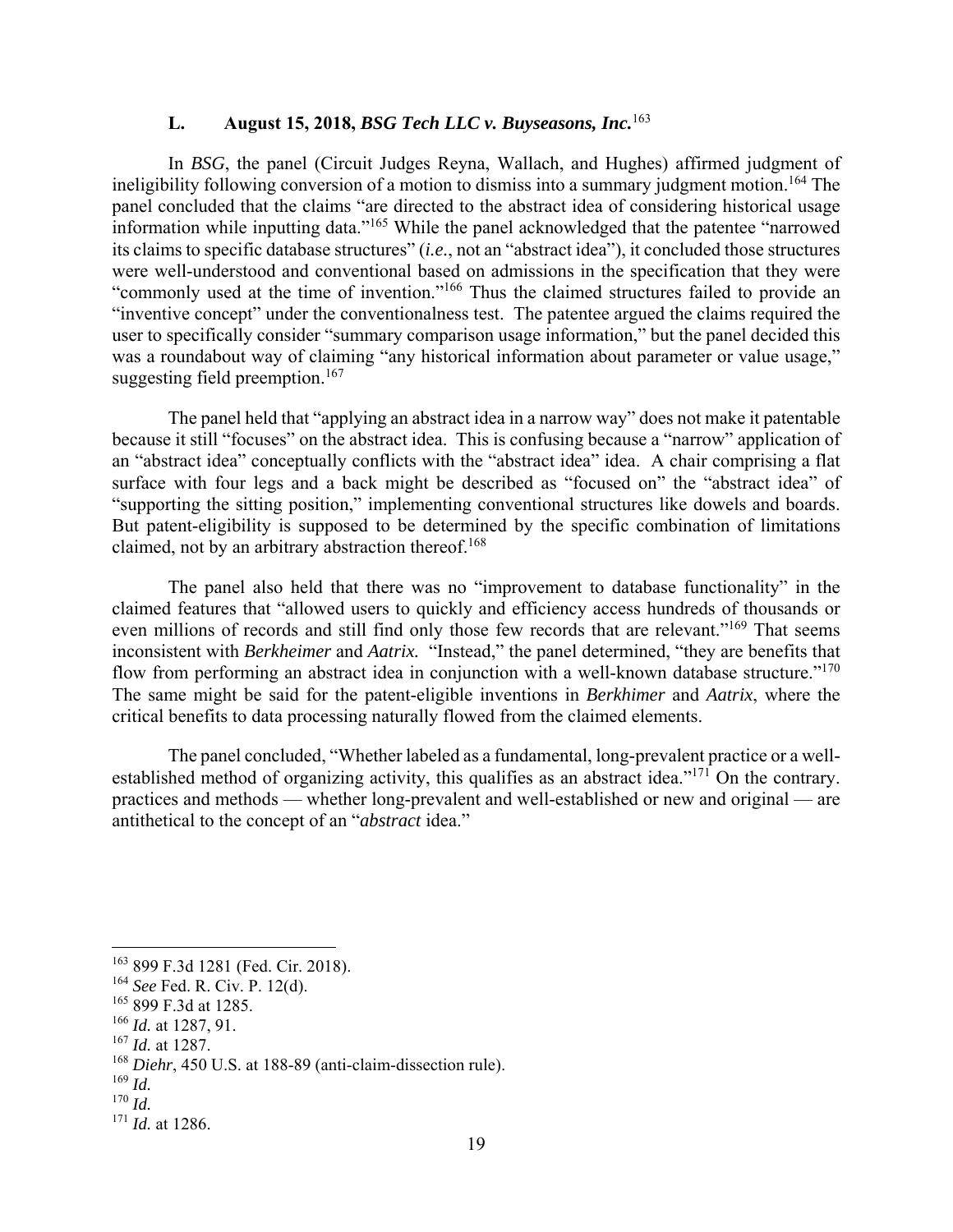### **M. October 9, 2018,** *Data Engine Techs. LLC v. Google LLC***.** 172

*Data Engine* is potentially informative due to its mixed outcome, affirming Rule 12(b)(6) dismissal of some claims while reversing as to others.

### **1. Patent-Eligible Claims.**

The panel (Circuit Judges Reyna, Bryson, and Stoll) first held that a claim "directed to a specific method for navigating through three-dimensional electronic spreadsheets" was not directed to an abstract idea, and thus is patent-eligible.<sup>173</sup> That claim was for using "notebook tabs" to navigate through electronic spreadsheets,<sup>174</sup> whereas prior art versions required "searching for, memorizing, and entering complex commands" to accomplish the same goal.<sup>175</sup>

Using the "technological problem" label, the panel noted applause "by the industry for improving computers' functionality as a tool able to instantly access all parts of complex threedimensional electronic spreadsheets" in concluding that *Alice* step one was not met.<sup>176</sup> According to the panel, Google (the accused infringer) "fail[ed] to appreciate the functional improvement achieved by the specifically recited notebook tabs in the claimed methods."177 Thus, *Data Engine* appears to stand for the proposition that a technological improvement indicates patent-eligibility, and industry accolades are evidence of such an improvement.

Yet, according to other recent Federal Circuit decisions such as *SAP*, industry accolades are not an indicator of eligibility: "We may assume that the techniques claimed are groundbreaking, innovative, or even brilliant, but that is not enough for eligibility."<sup>178</sup>

With the extant diverging precedent, another panel might have concluded that "navigating through a spreadsheet"179 is an abstract idea, and the patentee merely used the age-old method of tabbing notebooks and applied it to a general-purpose computer using well-known and conventional elements. Two months after this decision, another panel invalidated claims also purporting to improve electronic spreadsheets.<sup>180</sup>

- <sup>176</sup> *Id.* at 1008.
- <sup>177</sup> *Id.* at 1011.

<sup>179</sup> *Data Engine*, 906 F.3d at 1008.

 $\overline{a}$ 172 906 F.3d 999, 1007 (Fed. Cir. 2018).

<sup>173</sup> *Id.* at 1007-08.

<sup>&</sup>lt;sup>174</sup> Notebook tabs on electronic spreadsheets have, of course, been around for a while. The priority date on the claims at issue, however, was 1992, and according to the panel, Quattro Pro was the first commercial embodiment.

<sup>175 906</sup> F.3d at 1002.

<sup>&</sup>lt;sup>178</sup> SAP, 898 F.3d at 1163 (internal quotations omitted).

<sup>180</sup> *See in re Downing*, discussed herein at Section III(N).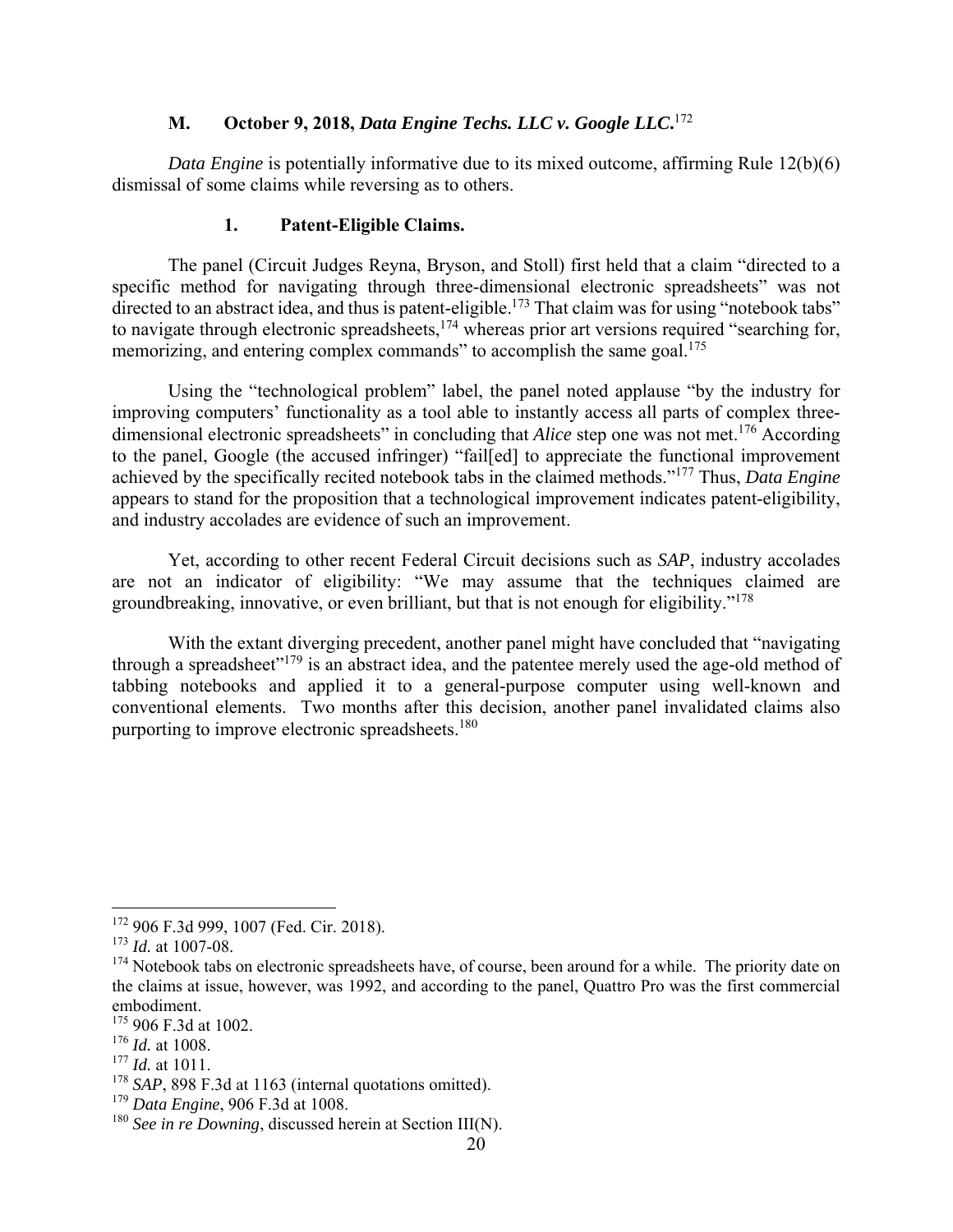#### **2. Patent-Ineligible Claims**

The *Data Engine* panel held that other claims, directed to tracking changes across spreadsheets,<sup>181</sup> were for an abstract idea with no inventive concept.<sup>182</sup> It is not clear why "tracking" changes across spreadsheets" is deemed an abstract idea, while "navigating through a spreadsheet" is not, except by reference to the question of improvement. Specifically, the panel distinguished the change-tracking from the patent-eligible claims by stating that "nothing in the '146 patent's claims viewed in light of the specification convinces us that the claimed method improves spreadsheet functionality in a specific way sufficient to render the claims not abstract."<sup>183</sup> Thus, in view of the mixed outcome, *Data Engine* appears to stand for the proposition that whether a claim is directed to an "abstract idea" can depend on whether the claimed invention is a technological improvement.

More perplexing, it appears from *Data Engine* that the court's view on the extent or specificity of improvement also matters. For example, in reference to the ineligible changetracking claims, the panel observed that the specification "teaches that prior art electronic spreadsheets were not particularly adept at managing 'what-if' scenarios in a given spreadsheet," and multiple versions of models had to be created in order to test various sets of assumptions in prior systems, which was cumbersome.<sup>184</sup> Therefore, under the claimed method, the specification asserted an improvement whereby what-if scenarios could be performed more efficiently, without multiple additional copies for each scenario. The change-tracking claims seemed to be for an "improvement" solving a "technological problem" in a specific way. But according to the panel, this improvement was not big or specific enough to be deemed "sufficient to render the claims not abstract."<sup>185</sup>

In this decision, the clear difference rendering the tab claims eligible and the changetracking claims ineligible was that the patentee cited numerous industry accolades for the former. This kind of evidence resembles the "indicia of obviousness or nonobviousness" known as "commercial success" or "long felt but unsolved needs" under Section 103 analysis.<sup>186</sup>

# **N. December 7, 2018,** *In re Downing.*<sup>187</sup>

In *Downing*, the Federal Circuit panel (Circuit Judges Lourie, Bryson, and Dyk) affirmed the USPTO's decision rejecting patent claims under *Alice/Mayo*. The panel held that "the claims as a whole are directed to the concept of personal management, resource planning, or forecasting," and concluded the claims "are directed to an abstract idea."<sup>188</sup> Finding that "[t]he claims merely recite the use of generic computer components, such as a 'computer platform' with Excel ®

<u>.</u>

<sup>&</sup>lt;sup>181</sup> A third set of claims were also rejected for "cover[ing] any means for identifying electronic spreadsheet pages," which the panel contrasted with the "specific implementation" covered by other, patentable claims.  $182$  906 F.3d at 1012-13.

<sup>183 906</sup> F.3d at 1013.

<sup>184 906</sup> F.3d at 1005-06.

<sup>185 906</sup> F.3d at 1013.

<sup>186</sup> *Graham v. John Deere Co. of Kansas City*, 383 U.S. 1, 17 (1966).

<sup>&</sup>lt;sup>187</sup> No. 2018-1795, Fed. App'x , 2018 WL 6436437, at  $*3$  (Fed. Cir. Dec. 7, 2018) (non-precedential). <sup>188</sup> 2018 WL 6436437, at \*4.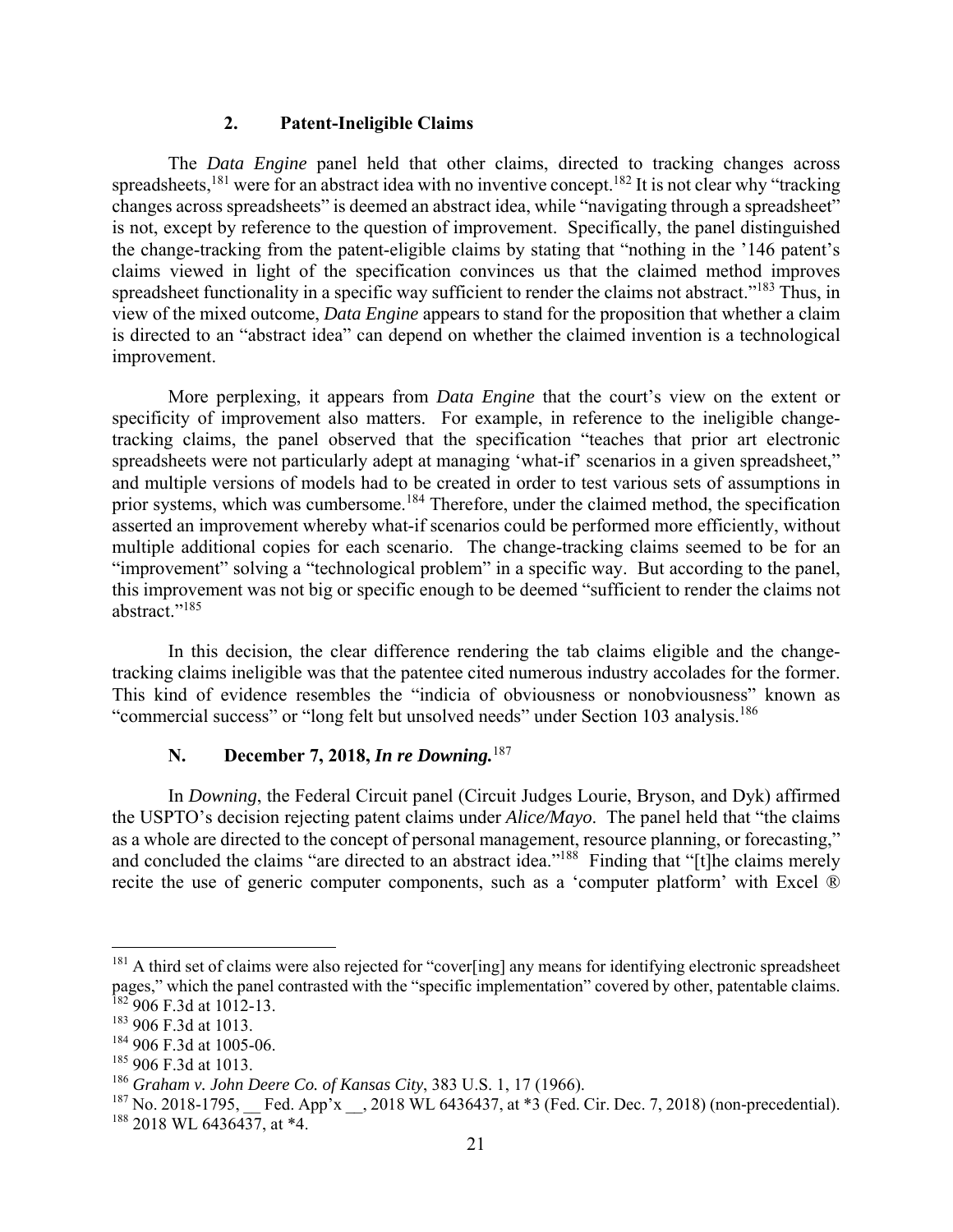'resource planning applications,' and 'displays'" together with the abstract idea, the panel did not find error in the USPTO's conclusion of Section 101 ineligibility.<sup>189</sup>

In reaching its opinion, the panel observed that, "unlike in *McRO*[190] and *DDR*  Holdings,<sup>[191]</sup> Downing is not claiming an improvement in Excel ® spreadsheets or an improved resource planning computer technology."192 But the applicant *did* assert he was claiming a "new and improved planning model using electronic spreadsheet technology," and the claim itself recited "improv[ing] the end user's ease of operation and assessments."193 Perhaps the pro se applicant did not use the magic words, "improvement in Excel® spreadsheets," but it seems undisputed that the prior Excel® spreadsheets did not do all of the things listed in this 350+ word product-by-process claim, which refers to, among other things: a "proprietary forecasting technique," "social and technological change," forecasting "1-5-15 years simultaneously," "improv[ing] the end user's ease of operation and assessments," "linking [the] display" with a number of claimed features, "constructing [the listed] one-time settings," and "accommodating the full extent of resource types and resource planning for operation by non-technical or technical users in one unbundled computer file through end user interaction with displays."<sup>194</sup> Whether the claim is sufficiently described (Section 112), definite (Section 112), novel (Section 102), or nonobvious (Section 103) would have been fair issues to explore, and the claim may well have been unpatentable on one or more of those grounds. But the claim plainly sounded like a specific improvement over a standard spreadsheet.

## **O. December 28, 2018,** *In re Marco Guldenaar Holding, B.V.*<sup>195</sup>

In *Guldenaar*, the panel (Circuit Judges Chen and Bryson, with Circuit Judge Mayer concurring) again affirmed the USPTO's decision rejecting patent claims under *Alice/Mayo*. The straightforward claim described a "dice game," with three dice. As recited in the claim: the first die has one face with a unique mark; the second die has two faces with the same unique mark; the third die has three faces with the same unique mark; a wager must be placed on whether the first, second, or third die will roll with the unique side up; and, finally, the dice are rolled, and payment made if a wager condition is met.<sup>196</sup>

# **1. Chen Majority Opinion.**

The panel found the claims "directed to a method of conducting a wagering game," or "the abstract idea of 'rules for playing a dice game.'" The appellant argued that "the specifically-

<sup>1</sup> <sup>189</sup> *Id.*

<sup>190</sup> *MrCO,* 837 F.3d at 1314-16.

<sup>191</sup> *DDR Holdings, LLC v. Hotels.com, L.P.*, 773 F.3d 1245, 1257 (Fed. Cir. 2014) (holding that claims directed to transporting a user who clicks on a web page advertisement "to an automatically-generated hybrid web page" were patent eligible because the "claims address a business challenge (retaining website visitors) … particular to the Internet.").

<sup>192 2018</sup> WL 6436437, at \*4.

<sup>193</sup> *Id.* at \*1.

<sup>194</sup> *Id.* at \*1-\*2.

<sup>195 911</sup> F.3d 1157 (Fed. Cir. 2018).

<sup>196 911</sup> F.3d at 1159.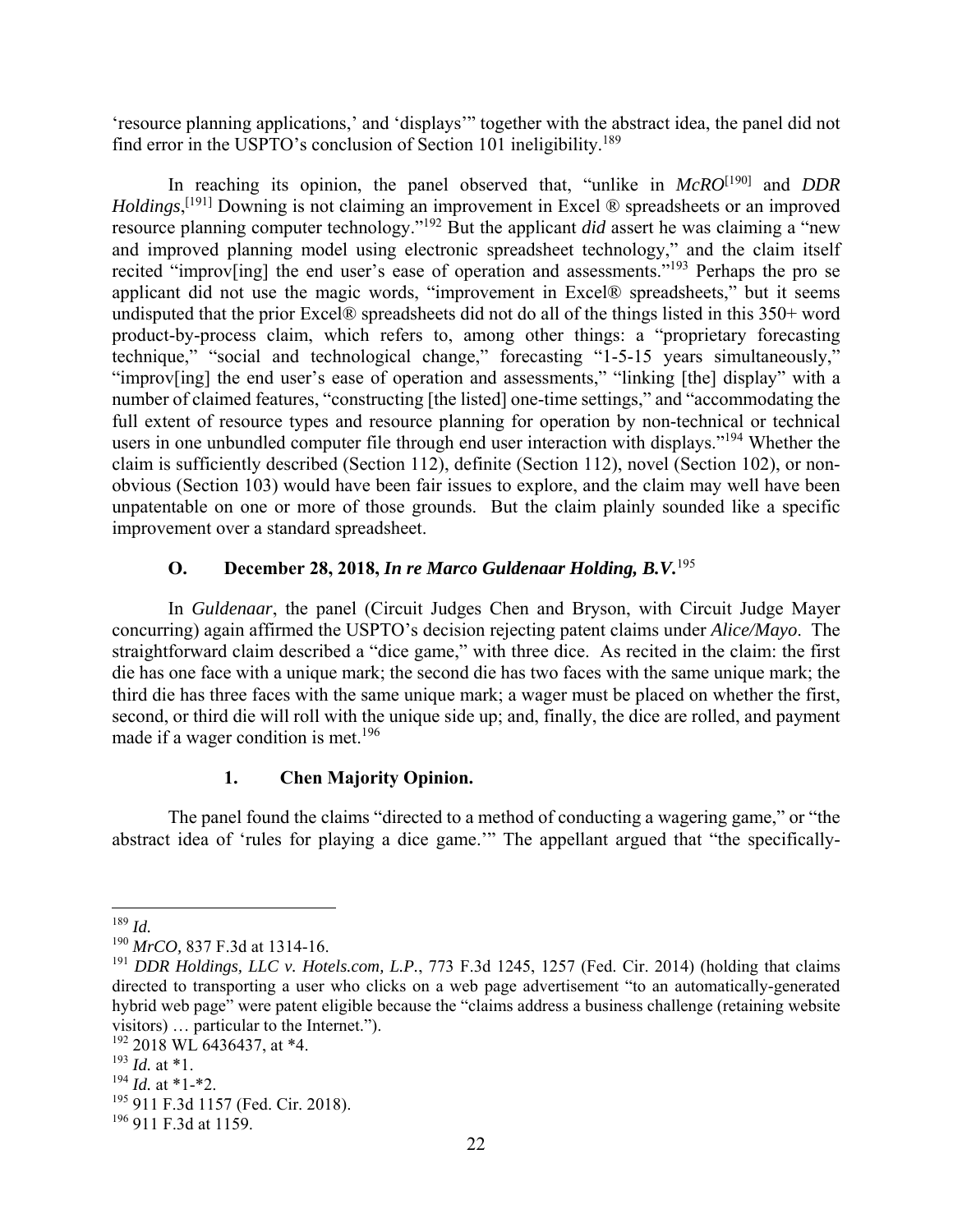claimed dice … are not conventional and their recitation in the claims amounts to 'significantly more' than the abstract idea."<sup>197</sup>

In response, the panel relied on the rarely-cited "printed matter" exception,<sup>198</sup> stating that "claim limitations directed to the content of information *and lacking a requisite functional relationship* are not entitled to patentable weight because such information is not patent eligible subject matter."<sup>199</sup> But "physical structures of printed matter" can be patented,<sup>200</sup> and the panel's assertion that "the printed indicia on each die are not functionally related to the substrate of the dice"<sup>201</sup> was incorrect. Indeed, the unique indicia were physically affixed to only one, two, or three sides of the physical, three-dimensional, geometric structure. Whether that marking ended face-up after the dice were rolled (an important functional aspect of the claimed invention) was a direct function of where that marking was physically located in relationship to the structural geometry. Stated differently, the markings' physical location on the structure functionally determined whether the indicia were face-up following a dice roll, which is a key functional feature of the invention.

This was not a "printed matter" case. It was not like the printed drug labels at issue in *AstraZeneca*<sup>202</sup> or *Praxair*203 (the two "printed matter" cases the panel cited), and printed matter was not even mentioned in *Smith* (the other cited case), which involved a "standard deck of cards."204 There was no evidence or suggestion that the dice claimed by *Guldenaar* were "standard." Even the *Smith* panel — and the government in that case — acknowledged they could envision "claims directed to conducting a game *using a new or original deck of cards* potentially surviving step two of *Alice.*"205 *Guldenaar* featured a new game based on what appeared to be a "new or original" set of dice, yet the panel invalidated the patent on eligibility grounds.

### **2. Mayer Concurrence.**

Circuit Judge Mayer, like Circuit Judge Reyna, rejected outright the proposition that "the patent eligibility inquiry 'may contain underlying issues of fact.'"<sup>206</sup> But Judge Mayer went a step further. Calling upon the abstract idea of an "inventive concept," Judge Mayer asserted that Section 101 was supposed to be an expeditiously decided, "purely legal issue" because its purpose, as he saw it, was to "weed[] out patents clearly lacking any 'inventive concept.'"207 That purpose, however, finds no support in Section 101.

<sup>197</sup> *Id.* at 1162.

 $198$  Under this judicial doctrine established by the Federal Circuit and its predecessor court, "invention" cannot rest alone in novel printing arrangement." *In re Rice*, 132 F.2d 140, 141 (C.C.P.A. 1942). <sup>199</sup> 911 F.3d at 1161-62 (emphasis added).

<sup>200</sup> *Rice*, 132 F.2d at 141.

<sup>201 911</sup> F.3d at 1161.

<sup>202</sup> *AstraZeneca LP v. Apotex, Inc.*, 633 F.3d 1042, 1064 (Fed. Cir. 2010).

<sup>203</sup> *Praxair.*, 890 F.3d at 1032.

<sup>204</sup> *In re Smith*, 815 F.3d 816, 818–19 (Fed. Cir. 2016).

 $205$  815 F.3d at 819 (emphasis added).

<sup>206 911</sup> F.3d at 1162. Circuit Judge Mayer, as a senior status judge, did not participate in the *Berkheimer II / Aatrix II* order on petition for rehearing *en banc*, discussed herein at Section III(H). 207 911 F.3d at 1166.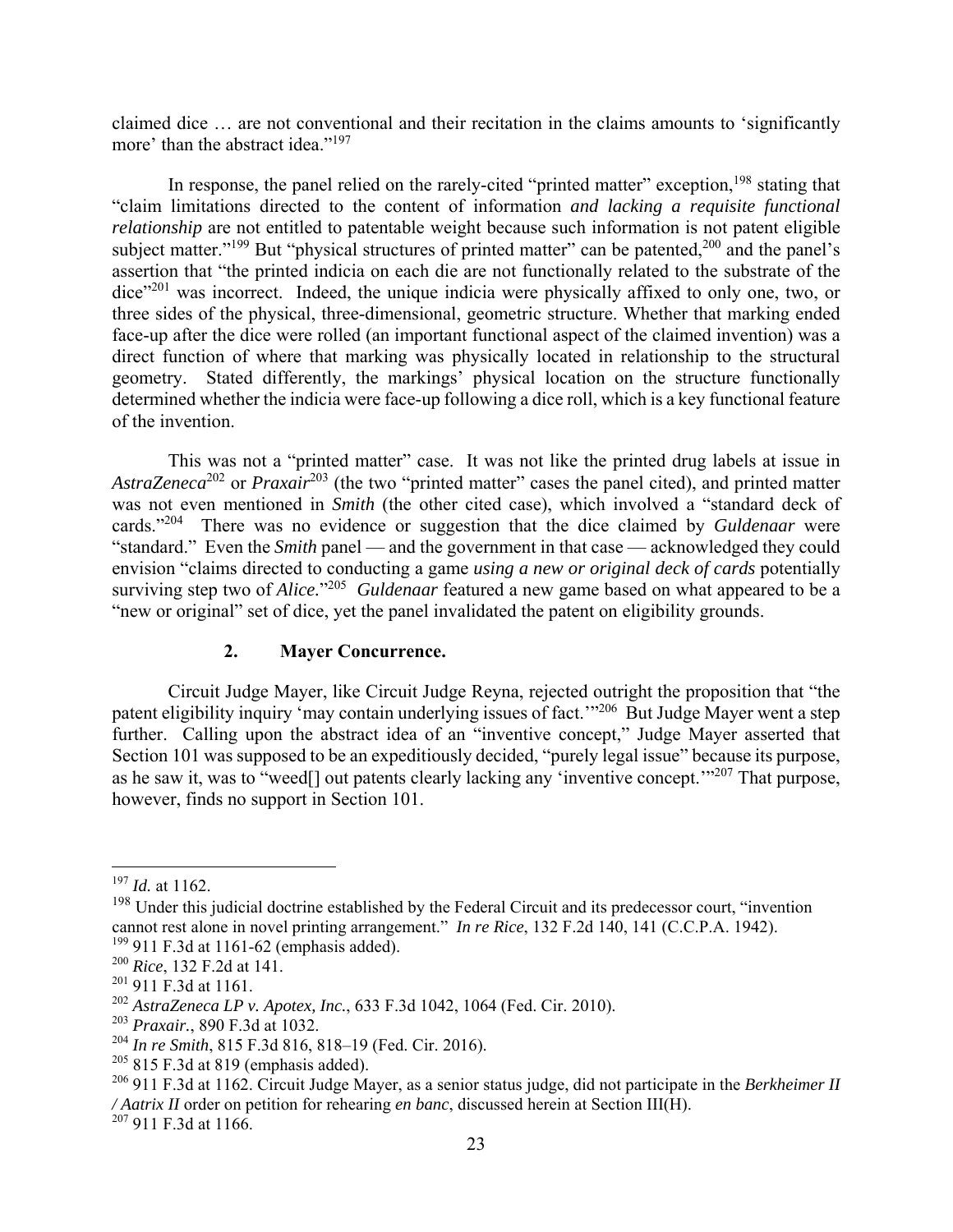It is important to recall that Congress is the body authorized to declare what deserves a patent. Circuit Judge Mayer stated his view that games do not: "While games may enhance our leisure hours, they contribute nothing to the existing body of technological and scientific knowledge. They should therefore be deemed categorically ineligible for patent."<sup>208</sup> This comment underscores one problem with the current "abstract idea" and "inventive concept" constructs: They provide cover to substitute personal, even if sensible, opinions in place of what Congress has declared patent-eligible.

# **P. February 6, 2019,** *Athena Diagnostics, Inc. v. Mayo Collaborative Servs.*<sup>209</sup>

Mayo struck again, invalidating Athena's patent under *Alice/Mayo* (it has some expertise on the matter) on a Rule 12(b)(6) motion, and the Federal Circuit panel (Circuit Judges Lourie and Stoll, with Circuit Judge Newman dissenting) affirmed.

The patentee discovered what was causing 20 percent of the *myasthenia gravis*<sup>210</sup> sufferers' ailment: muscle-specific tyrosine kinase ("MuSK") antibodies. With that knowledge, the patentee invented a previously unknown diagnostic test that used human-made tools to detect the presence of MuSK antibodies, to diagnose MG.

## **1. Lourie Majority Opinion.**

The panel held that the claims were "directed to<sup>211</sup> a natural law" under *Mayo*, *i.e.*, "the correlation between the presence of naturally-occurring MuSK autoantibodies in bodily fluid and MuSK-related neurological diseases like MG."<sup>212</sup>

The majority distinguished *CellzDirect*, <sup>213</sup> where the inventor discovered a way to preserve liver cells, by noting that "the claimed advance [in *CellzDirect*] harnessed a natural law to produce a *technological improvement* that was patent eligible."214 But as the majority acknowledged, the improvement there was "multiple freeze-thaw cycles."215 Multiple freeze-thaw cycles have been happening since before the freezer was invented. Thus, the majority must have relied on its invocation of the "*technological* improvement" phrase in concluding patentability.<sup>216</sup> The *Athena* 

 $\overline{a}$ <sup>208</sup> *Id.*

<sup>209 915</sup> F.3d 743 (Fed. Cir. 2019).

<sup>&</sup>lt;sup>210</sup> "MG," as the court noted, is a "neurological disorder where patients experience muscle weakness, ... drooping eyelids, double vision, and slurred speech." Acetylcholine receptor antibodies were present in 80% of patients, providing a good diagnostic tool for those patients, but nobody knew what caused the other 20% or how to properly confirm diagnosis of MG in those cases, given that other diseases also cause those symptoms.

<sup>211</sup> *But see Smart Sys. Innovations, LLC v. Chicago Transit Auth.*, 873 F.3d 1364, 1378 (Fed. Cir. 2017) (Linn, J., concurring-in-part and dissenting-in-part) ("Where do you draw the line between properly determining what the claim is directed to and improperly engaging in an overly reductionist exercise to find the abstract idea that underlies virtually every claim.").

<sup>212 915</sup> F.3d at 750.

<sup>213</sup> *Rapid Litig. Mgmt. Ltd. v. CellzDirect, Inc.*, 827 F.3d 1042, 1047–49 (Fed. Cir. 2016).

 $214$  915 F.3d at 751 (emphasis added).

<sup>215</sup> *Id.*

<sup>&</sup>lt;sup>216</sup> If one shows a "technological improvement," can one bypass the conventionalness test entirely? It appears that is what happened here.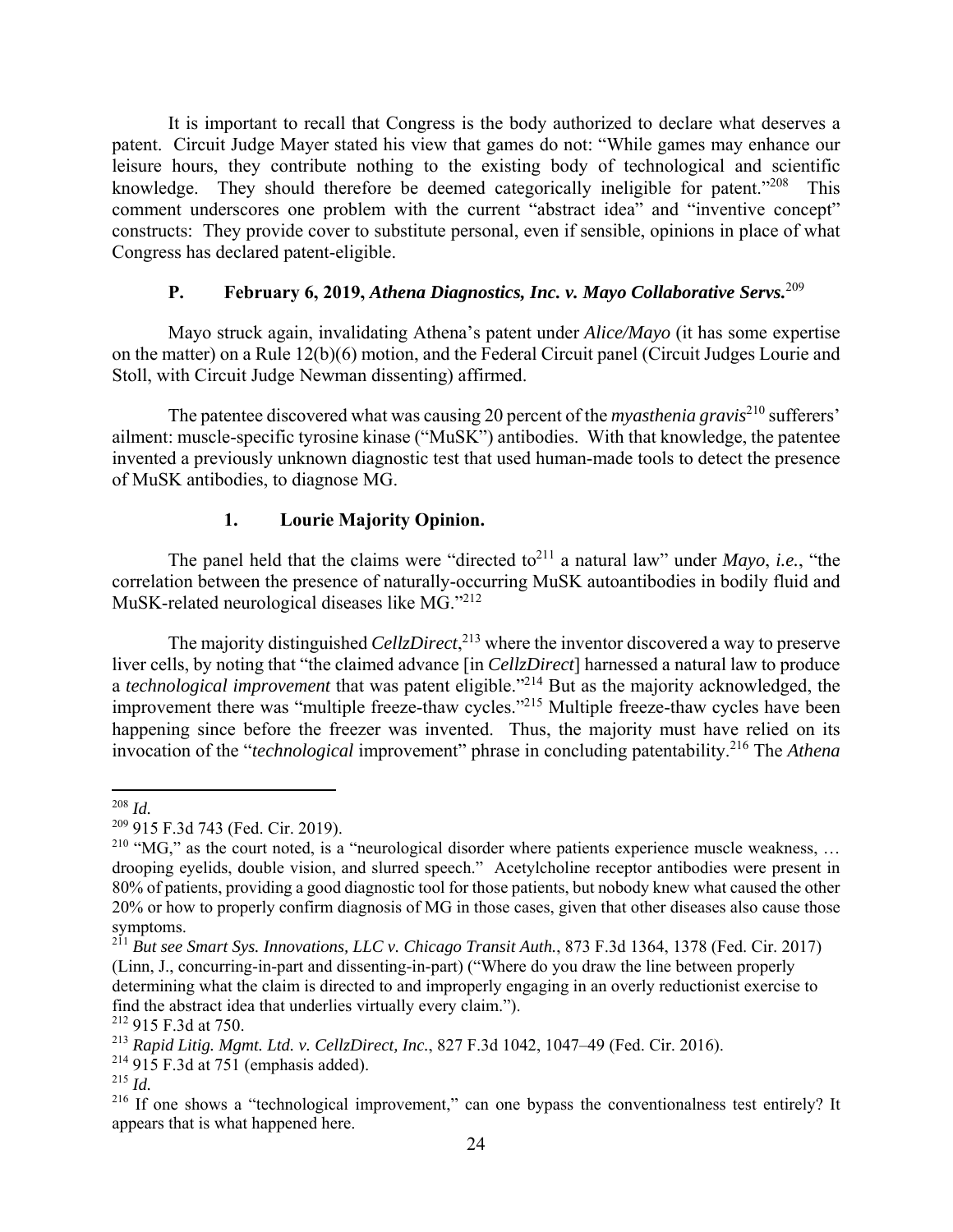majority assured this was the case when it noted that the patent "describes the claimed invention principally as a discovery of a natural law, not as an improvement in *the underlying immunoassay technology*."217 Words and phrases like "assay" and "freeze-thaw cycle" do not help solve the inherent definitional problem illustrated here: What is "technology" such that an invention can be a "technological improvement"? And, consistent with the *Alice/Mayo* construct considered more broadly, no textual support for this "technology" limitation is found in Section 101.

One might say that Athena's claimed invention was a "technological improvement" in "diagnostic technology." It would be like the old thermometer in *Exergen*, which was held patenteligible when applied to the newly-discovered natural law consisting of the coefficient between core, surface, and ambient temperatures.<sup>218</sup> Perhaps if Athena's claim had been styled as "new and improved technology for diagnosing a patient who presents with [defined] symptoms, comprising the following steps which include using new, man-made molecules," it may have been deemed eligible.

The majority noted, "Athena does not point to any innovation other than its discovery of the natural law."219 Rolling a "standard techniques" standard into *Alice* step one, the majority held that the claims "are directed to a natural law because they recite only the natural law together with standard techniques for observing it."<sup>220</sup>

The panel observed that the specification contains now-fatal admissions: "The actual steps of detecting autoantibodies in a sample of bodily fluids may be performed in accordance with immunological assay techniques known per se in the art," including radioimmunoassays and ELISA.<sup>221</sup> The specification also identified "[i]odination and immunoprecipitation" as "standard techniques in the art."222 But even if every high school student in the United States knew the steps for performing an ELISA (an optimistic hypothetical) that fact would not render Athena's invention ineligible under Section 101 because patent-eligible subject matter expressly "includes a new use of a known process, machine, manufacture, composition of matter, or material."<sup>223</sup> Leaving aside the concurrence/dissent in the Federal Circuit *Alice* case, not a single case in the past six years, including the Supreme Court's *Alice* formulation, talks about "a new use of a known process," or the fact that "invention" means "invention or discovery."<sup>224</sup> "Inventive concept" is a construct that, if once useful, is not now.

In *Vanda*, 225 the patent was upheld where the patentee used old drugs to treat schizophrenia in an improved way, based on patient genotype, upon discovery of the relationship between effective dosage and genotype. Similarly, the patentee in *Athena* used "old" molecules — and probably new ones — to create an improved method for diagnosing patients with MG. The *Athena*  majority did not conclude the molecules themselves were old, only the techniques that would be

 $\overline{a}$ 

<sup>220</sup> *Id.*

<sup>217</sup> *Id.*

<sup>218</sup> *See* Section III(D) herein.

<sup>219 915</sup> F.3d at 751.

 $^{221}$  *Id.* ELISA is an acronym for enzyme-linked immunosorbent assay.

<sup>222</sup> *Id.*

<sup>223 35</sup> U.S.C. 100(b).

 $224$  35 U.S.C. 100(a).

<sup>225</sup> *See* Section III(F) herein.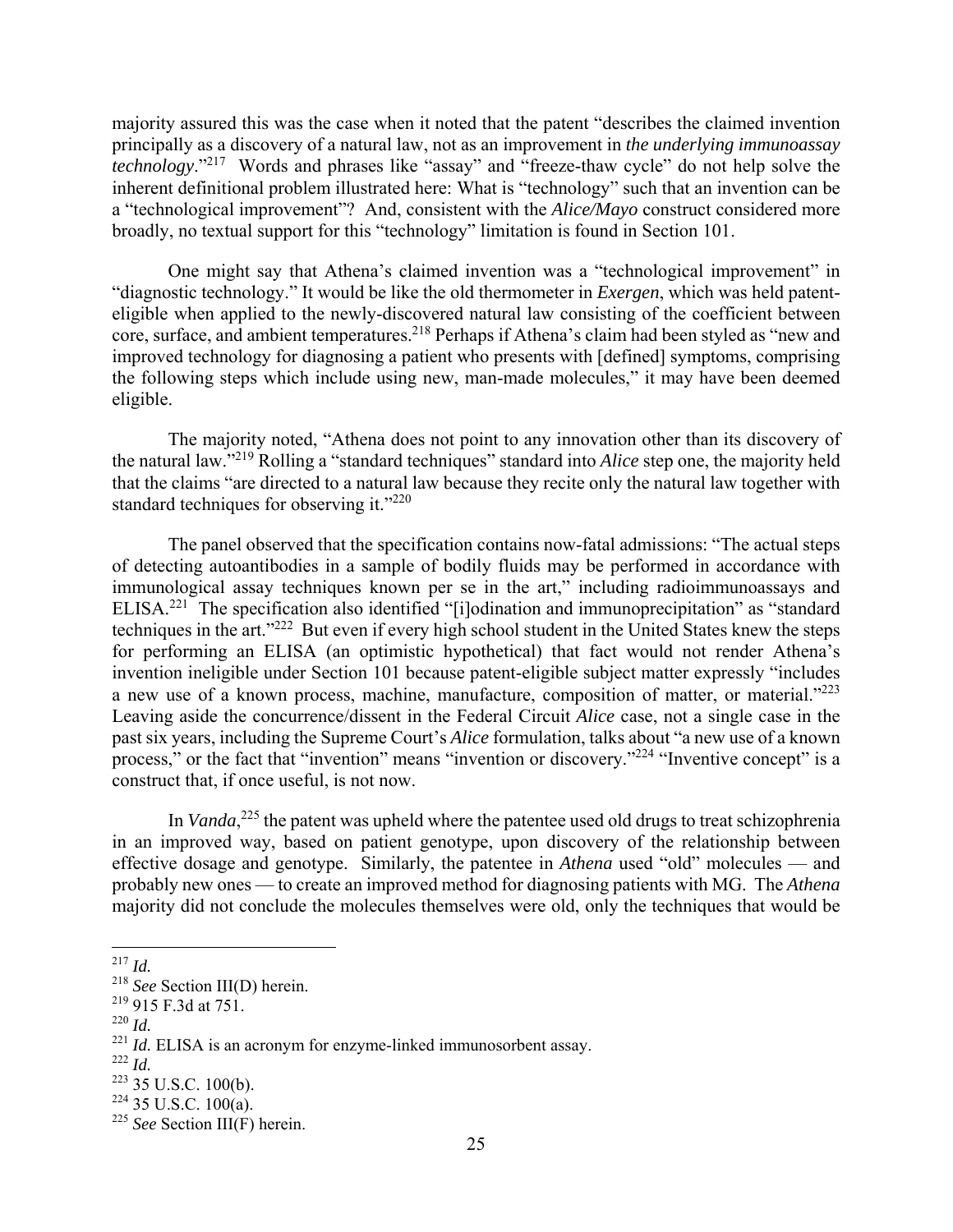used to create them. Specifically, the decision does not assert or even suggest that either iodinated MuSK or a secondary MuSK antibody tagged with a reporter molecule for an ELISA test constitute "old" molecules. They might arguably be obvious molecules in view of then-existing labeling technology and other relevant considerations, but the court never reached Section 103. The court determined only that "iodination and immunoprecipitation were known techniques." Yet, these possibly-new molecules are expressly recited in the claims: "contacting *MuSK* or an epitope or antigenic determinant thereof *having a suitable label thereon* …." The court passed over this specific claim limitation, chalking it up as a "routine step" without addressing whether the manmade molecule existed prior to claimed invention.<sup>226</sup>

Perhaps the lack of a treatment step makes this different than the claims in *Vanda.* The courts have not given a reasoned justification for treating diagnosis technology differently than treatment technology. Both are vital in the field of biomedical technology. Innovative treatment systems and methods for treating every conceivable ailment will be of little use without technology for proper diagnoses. $227$ 

Because *Athena* was decided in a Rule 12(b)(6) context, the majority upheld the district court's refusal to consider an expert declaration that would have expressly stated that "iodination and immunoprecipitation were not routine as applied to the claimed invention."<sup>228</sup> Whether that decision was correct under the procedural rules, it should not have mattered because the majority never cited any evidence that either iodinated MuSK or a secondary MuSK antibody tagged with a reporter molecule for an ELISA test constituted "old" molecules.

Evidently, the only real difference between *Athena* on the one hand, and *Vanda* and *Exergen*, on the other, is that the latter managed to reach a trial on the merits, whereas *Athena* was caught by an early dispositive motion. Procedural posture should not determine the outcome of patent eligibility merits questions.

# **2. Newman Dissent.**

Like Circuit Judges Plager, Linn, and (in *Berkheimer II / Aatrix II*) Lourie before, Circuit Judge Newman observed that "[t]his court's decisions on the patent-ineligibility of diagnostic methods are not consistent, and my colleagues today enlarge the inconsistencies and exacerbate the judge-made disincentives to development of new diagnostic methods, with no public benefit."<sup>229</sup>

Citing *Diamond v. Diehr*, the dissent remembered an anti-claim-dissection rule that many have forgotten: "Eligibility is determined for the claim considered as a whole, including all its elements and limitations. Claim limitations cannot be discarded when determining eligibility under Section 101."<sup>230</sup> According to the dissent, the majority wrongly held that the steps of claims

<sup>&</sup>lt;sup>226</sup> Even if the claimed molecules did pre-exist the claimed invention, the whole inquiry ignores that Congress expressly allowed patents on new uses of old processes and material. 35 U.S.C. § 100(b).

<sup>227</sup> *Accord Athena*, 2019 WL 453489, at \*16 (Newman, J., dissenting) ("The loser is the afflicted public, for diagnostic methods that are not developed benefit no one.")

 $^{228}$  *Id.* at \*9.

<sup>229</sup> *Id.* at \*11.

<sup>230</sup> *Id.* (citing *Diehr*, 450 U.S. at 188).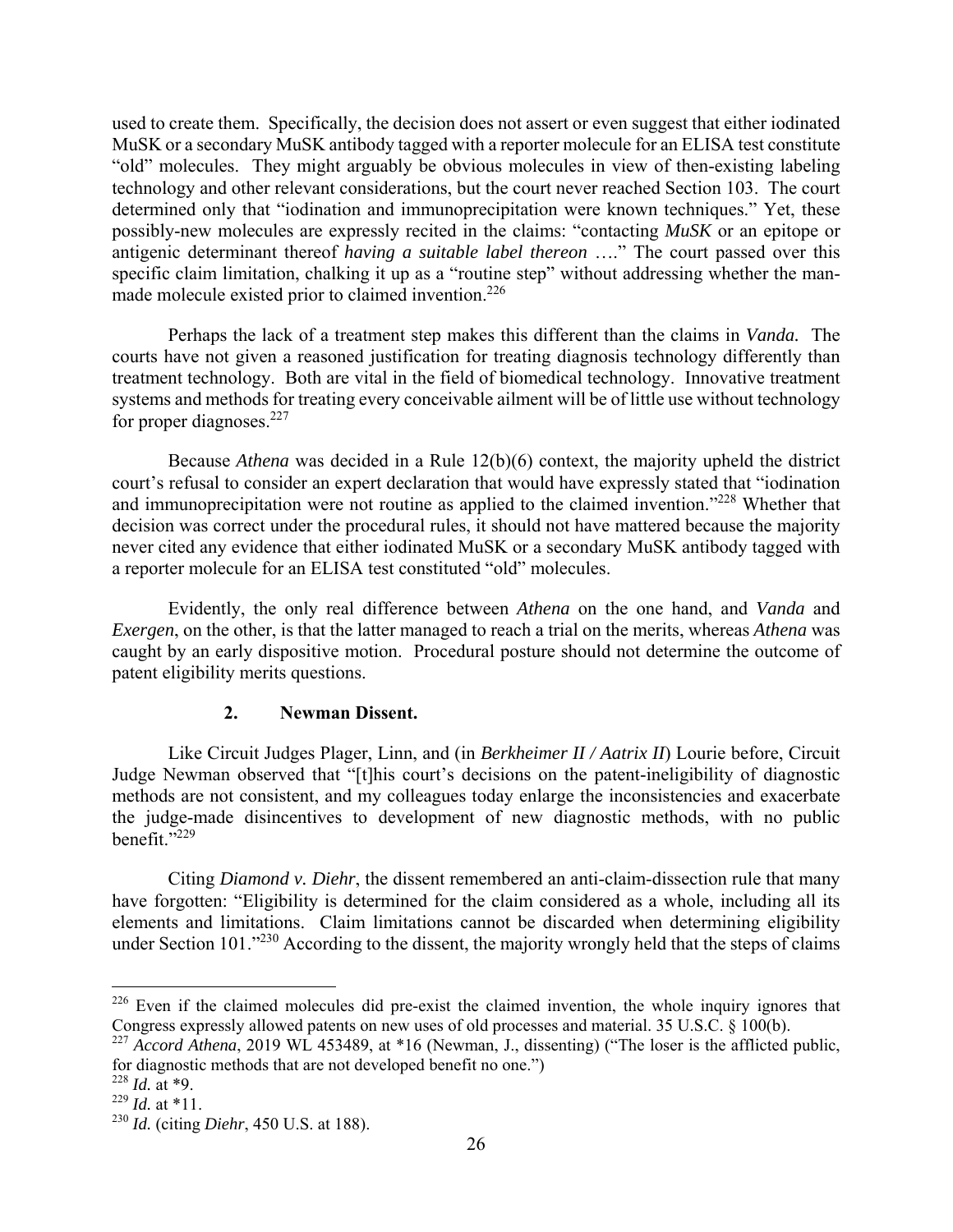7-9 that is, "radioactive labelling, complexing, precipitating, and monitoring" should be "removed from consideration in the Section 101 analysis because they use conventional procedures."<sup>231</sup> Specifically, under Section 101, "[i]t is inappropriate to dissect the claims into old and new elements and then to ignore the presence of the old elements in the analysis."<sup>232</sup> Yet, that is precisely what courts did throughout 2018 and continue doing today.

Moreover, as Judge Newman noted, the Supreme Court long ago held that "[t]he '*novelty*' of any element or steps in a process, or even of the process itself, *is of no relevance* in determining whether the subject matter of a claim falls within the  $\S$  101 categories of possibly patentable subject matter."233 This truism, which properly accounts for the difference between Sections 101 and 102/103, has been lost in today's iteration of judge-made eligibility analysis which focuses on the (abstract) idea of conventionalness.

# **Q. February 8, 2019,** *Voit Techs., LLC v. Del-Ton, Inc.*<sup>234</sup>

In *Voit*, the panel (Circuit Judges Wallach, Taranto, and Stoll) affirmed Rule 12(b)(6) dismissal under *Alice/Mayo*. It determined that the claims were "directed to the abstract idea of entering, transmitting, locating, compressing, storing, and displaying data (including text and image data) to facilitate the buying and selling of items."<sup>235</sup> On its face, that "idea" seems quite specific, and maybe not "abstract."<sup>236</sup> The court also concluded that the patentee's "broad assertion" that the Asserted Claims 'allowed more rapid transmission of higher resolution digital images' via 'advanced image data compression' was unsupported."237 In so holding, the panel noted that the court had previously "recognized that claims directed to 'improved speed or efficiency inherent with applying the abstract idea on a computer' are insufficient to demonstrate an inventive concept."238 But this statement appears inconsistent with *Berkheimer* and *Aatrix*, where purportedly abstract ideas were applied in a specific way that improved computer performance.

Also, it appears the court misapplied *Alice* by using the conventionalness test in step one: "the specification demonstrates that the Asserted Claims are directed to use of generic computer components performing conventional compression techniques to carry out the claimed invention

<sup>1</sup> <sup>231</sup> The dissent also considered these "technological steps," in contrast to the majority who, as discussed above, apparently did not consider the invention directed to technology (even were that were a relevant consideration under the statute's plain language).

<sup>232 915</sup> F.3d at 758 (quoting *Diehr*, 450 U.S. at 188).

<sup>233</sup> *Id.* at 761 (quoting *Diehr*, 450 U.S. at 188-89) (emphasis added).

<sup>234</sup> No. 2018-1536, 2019 WL 495163, at \*1 (Fed. Cir. Feb. 8, 2019) (non-precedential).

<sup>235</sup> *Id.* at \*2.

<sup>236</sup> *See Chicago Transit*, 873 F.3d at 1378 (Linn, J., concurring-in-part and dissenting-in-part) (warning against "an overly reductionist exercise to find the abstract idea that underlies virtually every claim.")  $^{237}$  *M* 

<sup>&</sup>lt;sup>238</sup> *Id.* at \*2 (citing *Intellectual Ventures I LLC v. Capital One Bank (USA)*, 792 F.3d 1363, 1367 (Fed. Cir. 2015).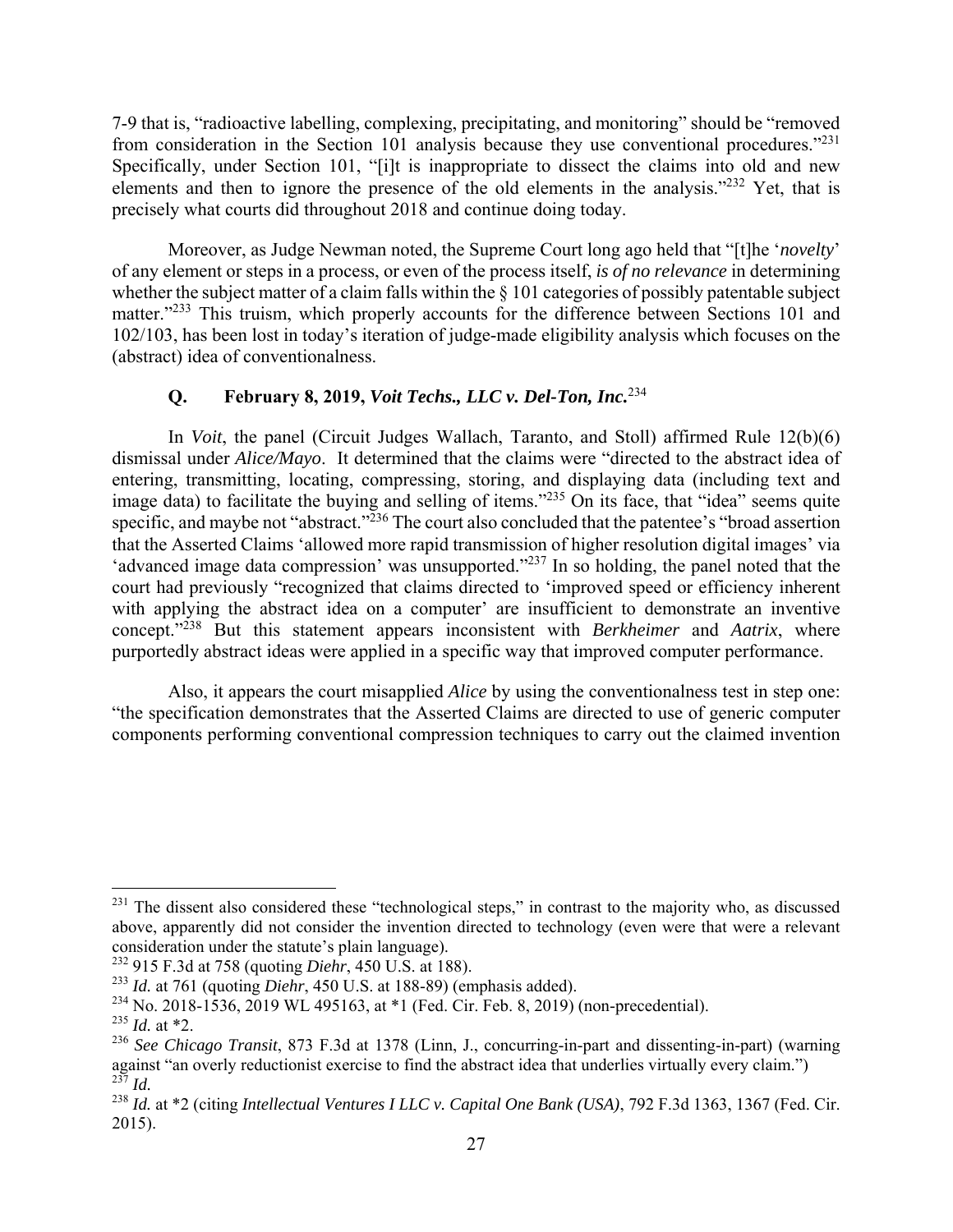… Thus, the Asserted Claims are directed to an abstract idea at *Alice* step one."239 *Alice* step one does not mention conventionalness; it appears only in step two. $240$ 

Again, setting aside these confusing and inconsistent applications of the *Alice* test, it appears that what was ultimately fatal were the admissions in the specification that "the actual data compression methods employed could include the *industry standard JPEG format* … or other … *commercially available* techniques."241 Based on those admissions, the patentee could not credibly argue against conventionalness, whether under step one or step two.

### **IV. Litigation and Prosecution Perspectives**

The law about Section 101 patent eligibility, judicial exceptions, and the *Alice/Mayo* test continue changing. Significant revisions could be on the horizon, which may provide more consistency and predictability. In the meantime, below are a few points for prosecutors and litigators to consider based on the current state of affairs.<sup>242</sup>

### **1. Prosecution**

Most of the early dispositions against patentees found conventionalness by relying on admissions in the specification about what was "conventional," "well-known," "generic," "common," "fundamental," or "routine." Applicants have been using these words for decades to help comply with the written description requirements of 35 U.S.C. § 112. As seen, these words can backfire under today's patent eligibility tests. In order to sufficiently describe the invention while reducing the likelihood of ineligibility based on conventionalness, an applicant may consider the following points:

(1) Avoid using conventionalness words, while keeping in mind the requirement to comply with Section 112.

(2) Where feasible, instead of using conventionalness words, provide an enabling description of the feature or method at issue. While this may add to the cost of drafting, it may also save the patent by avoiding an unnecessary conventionalness admission.

(3) If necessary, cite a specific (preferably recent) reference teaching the feature or method, without using conventionalness words. Just because something is "known" at the time of invention does not mean it was "routine, well-known, conventional."<sup>243</sup>

<sup>239</sup> *Id.* at \*2.

<sup>240</sup> *Alice*, 573 U.S. at 134; *see also Berkheimer II*, 890 F.3d at 1370 ("whether a claim element or combination is well-understood, routine, and conventional is a question of fact. This inquiry falls under *step two* in the § 101 framework.") (emphasis added).

 $241$  2019 WL 495163, at \*2 (emphasis added).

 $242$  Perhaps obviously, because of the unique nature of each case and the evolving nature of the law, the general considerations below may or may not apply in any given case.

<sup>243</sup> *Berkheimer*, 881 F.3d at 1369 ("The mere fact that something is disclosed in a piece of prior art, for example, does not mean it was well-understood, routine, and conventional.").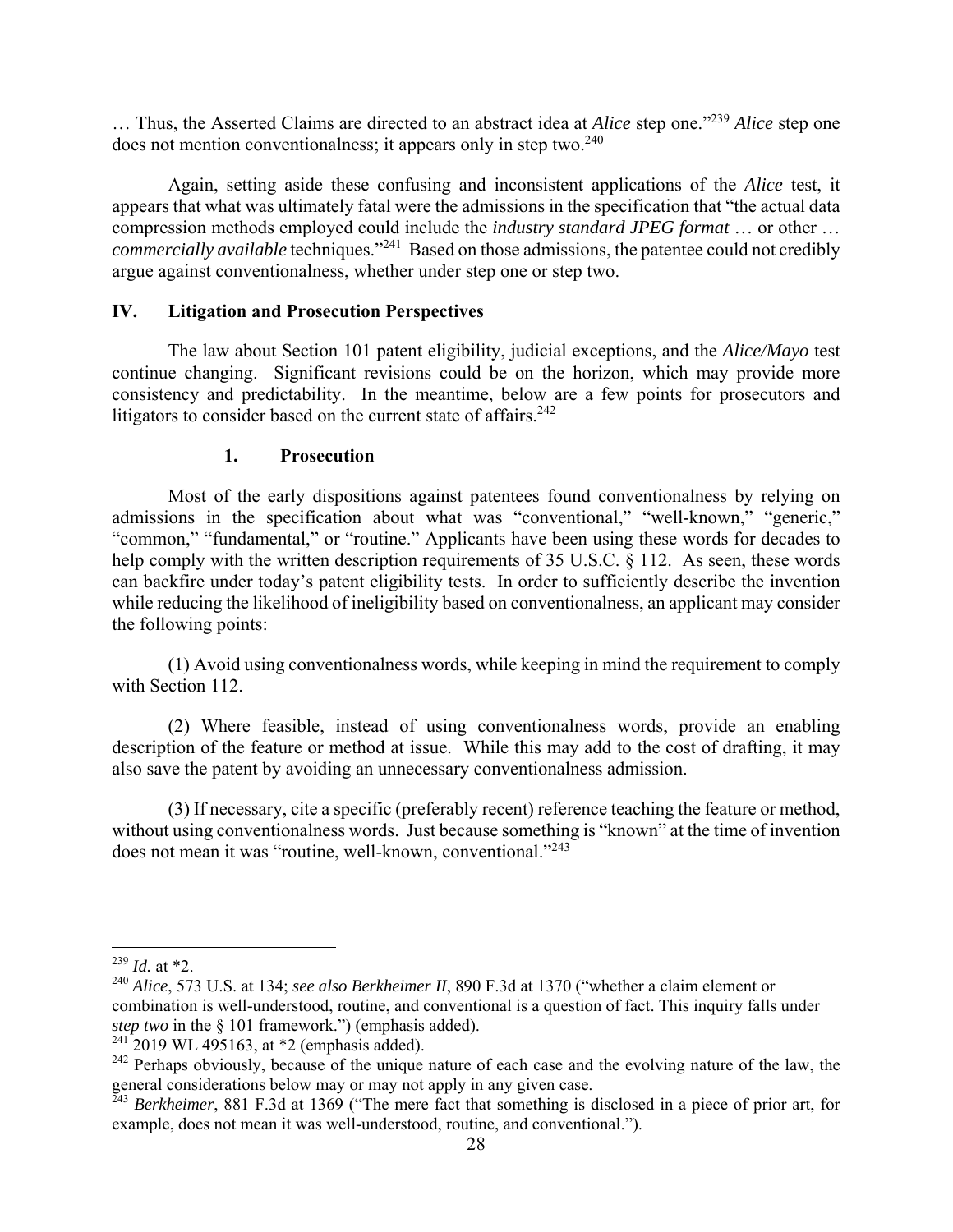(4) Where accurate, use the word "technological improvement" in the specification, and specifically describe *how* each of the inventive features of the claimed invention result in the improvements. Use clear, specific examples rather than generalizations, where appropriate.

(5) If an examiner rejects based on conventionalness without supporting it with underlying factual determinations, note that the rejection is improper under current guidance.<sup>244</sup>

(6) When appealing an examiner's rejection, avoid conceding a claim is "representative," where reasonable, because a dependent claim may ultimately add the extra features that the USPTO or the Federal Circuit deem sufficiently inventive.<sup>245</sup>

#### **2. Litigation**

#### **a) For Patentees:**

(1) Prior to bringing suit, assess recent patent-eligibility caselaw, determine the most analogous cases, and evaluate the risks of an early ineligibility determination.

(2) In the complaint, specifically assert lack of conventionalness, specifically for each feature and sub-features of the claimed invention as appropriate. Support such assertions with specific facts.<sup>246</sup>

(3) In the complaint, discuss industry accolades or other positive indicators pointing against conventionalness. Tell how much effort it took to make the discovery at issue.

(4) In the complaint, tie the unconventional features and methods specifically to concrete technological improvements.247

(5) If the specification seemingly has a conventionalness-like admission, explain in the complaint, with detail, why that is different from what is claimed. As an example, although a general biotechnology method (*e.g.*, ELISA) may be frequently used in some applications, the patentee may explain in detail why the specific molecules claimed are not conventional (even though known methods may be used in making them).  $248$ 

(6) Be mindful that the Federal Circuit has been much less inclined to reverse a patenteligibility conclusion post-trial. Avoiding early dismissal is critical.

<sup>&</sup>lt;sup>244</sup> 2019 Revised Patent Subject Matter Eligibility Guidance, 84 Fed. Reg. at 51 (January 7, 2019).

<sup>245</sup> *Berkheimer*, 881 F.3d at 1368.

<sup>&</sup>lt;sup>246</sup> These are the kinds of recommendations that result in  $100+$  page complaints, irritating to read in light of Rule 8's requirement of a "short and plain statement." Incomprehensible precedent can make "short and plain" unachievable.

<sup>247</sup> *See Aatrix*, 882 F.3d 1121 (Fed. Cir. 2018) (amended pleading added sufficient detail).

<sup>&</sup>lt;sup>248</sup> See Athena, 2019 WL 453489, at \*3 (expert declaration was rejected at Rule 12(b)(6) stage; if the proffered expert explanation (that "iodination and immunoprecipitation were not routine as applied to the claimed invention") had been in the complaint, the outcome may have been different).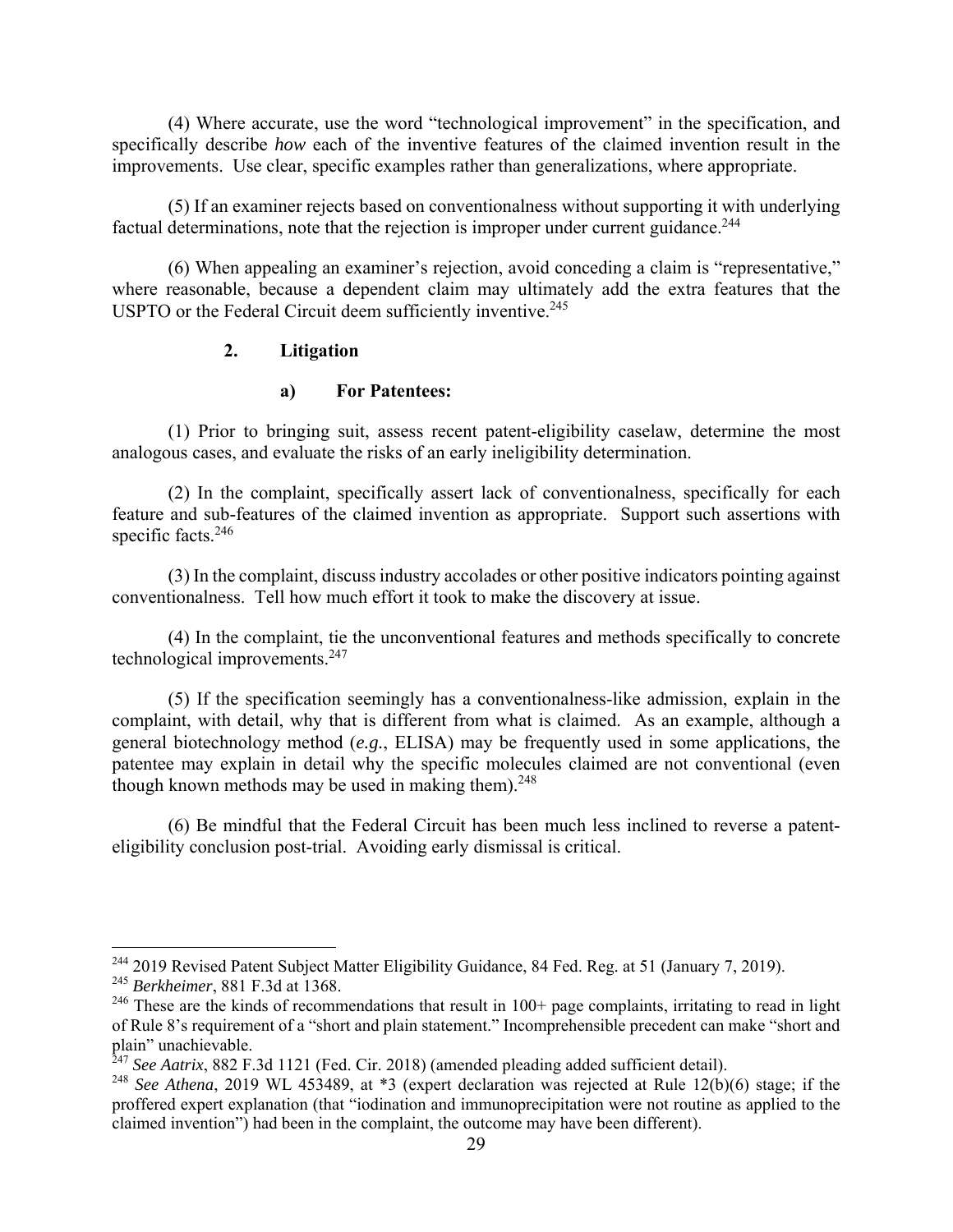(7) Assuming the pleadings are sufficient to overcome Rule 12 dismissal, augment the record with evidence supporting lack of conventionalness to avoid summary judgment.

(8) Remind the court of oft-forgotten parts of the law, including 35 U.S.C. § 100(a) and  $100(b)$ , and the anti-claim-dissection rule.<sup>249</sup>

(9) Do not lightly agree to treating a claim as representative. While there are more shortrun costs in maintaining separate arguments for numerous dependent claims, refusing to treat the independent claim as representative is how Berkheimer ultimately prevailed. The court invalidated claims 1-3 and 9, but upheld 4-7 because the patentee argued they had separate, patentably important features (and the court agreed). Be prepared to articulate with specificity, including at oral argument, *why* a given claim is not fairly characterized as representative, because the court (and opposing party) will prefer, for good reason, to consolidate the issues. Also, be mindful on how these arguments may interplay with the patentee's infringement position.

## **b) For Accused Infringers:**

(1) Assess recent patent-eligibility caselaw, determine the most analogous cases, and evaluate the benefits of an early ineligibility determination.

(2) Search the specification, prosecution, and other sources for admissions of conventionalness by the patentee.

(3) Consider appropriate and defensible ways of defining the "abstract idea" or "law of nature" at issue, and how the claims are "directed to" or "focused on" it. Such definitions often frame the patent-eligibility discussion. In making such definitions, use words and phrases directly from Federal Circuit cases with favorable holdings.

(4) Be mindful that the Federal Circuit has been much less inclined to reverse a patenteligibility conclusion post-trial. Obtaining dismissal on patent-eligibility grounds, where appropriate, at the Rule 12 or Rule 56 stage is critical.

(5) Where consistent with the accused infringer's non-infringement positions, push to have the patentee designate representative claims for analytical efficiency. In doing so, the patentee may lose otherwise patent-eligible dependent claims.

Aside from the specific considerations above, all patent law practitioners would do well to advise their client that the standards for patent eligibility may change. What the courts deem to be patent-eligible today may not be deemed patent-eligible ten years from now, and vice-versa.

### **V. Solutions**

<u>.</u>

The main quest here is not to find where any particular judge, lawyer, inventor, company, or citizen (or group of them) falls on the spectrum of opinions about what *should be* patent-eligible subject matter. Reasonable minds may differ on whether games, software, diagnosis techniques, recombinant DNA, purified natural molecules, business methods, mathematical concepts,

<sup>249</sup> *Diehr*, 450 U.S. at 188-89.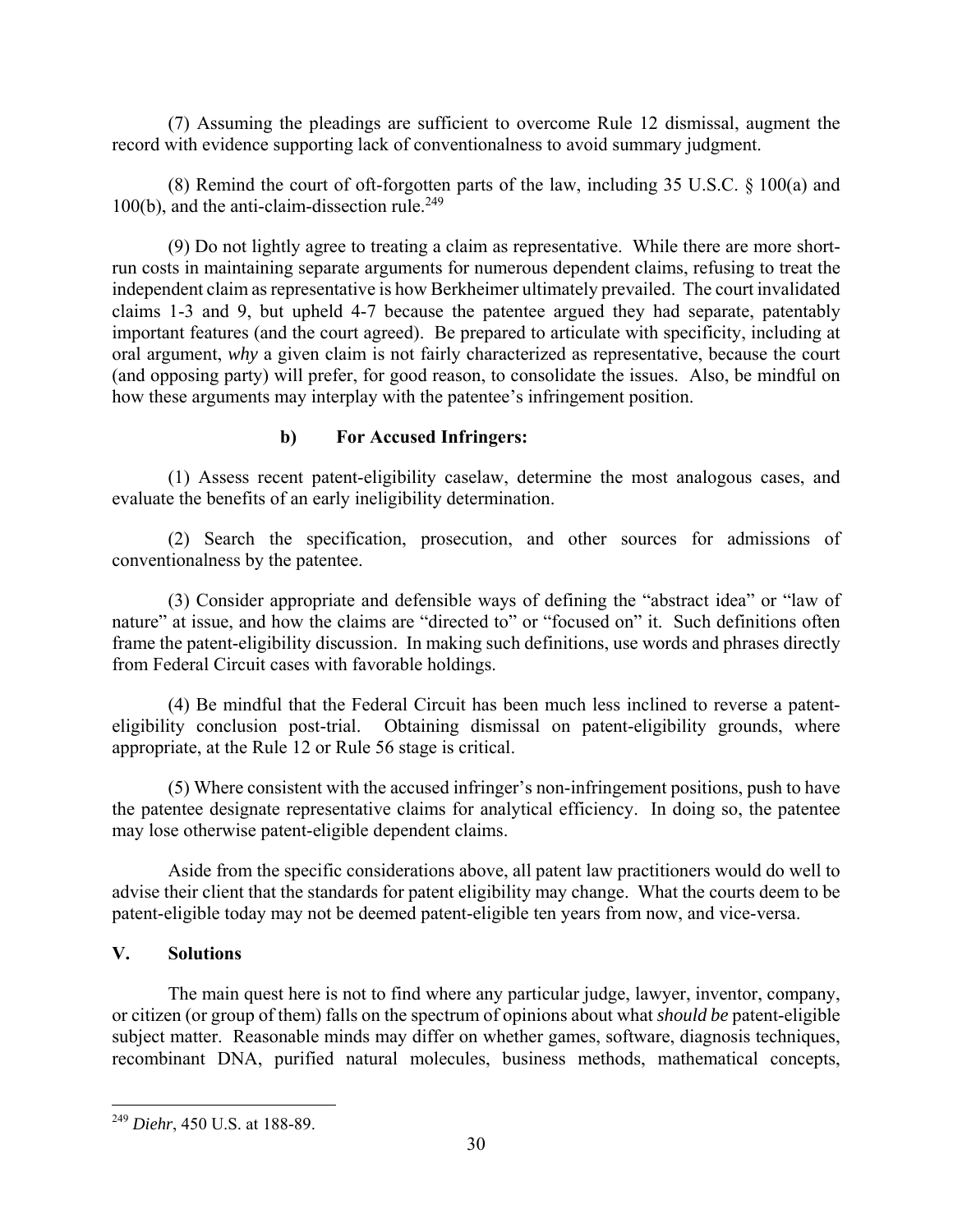following certain instructions, or any number of other categories could contain inventions worthy of a patent grant.

What is much more concerning is the utter lack of certainty in the law. If an inventor knows her invention is not patent-eligible, she can sometimes look to trade secret protection, as the *SAP* court points out.<sup>250</sup> But if the inventor reasonably concludes the invention is eligible based on sound legal advice premised in *today's* law, she is encouraged by the patent law to apply for a patent. That commitment involves public disclosure irreversibly eliminating potential trade secret protection. It seems inappropriate, then, for the courts to change the standard a few years later in a manner that now renders the invention ineligible for patent protection.251 Doing so is an affront to the grand bargain forming the fundamental basis of patent law: public disclosure in exchange for a period of exclusive rights.<sup>252</sup> Rather, under the current model, the government gets the disclosure; the patentee gets nothing except a substantial legal bill for good faith (but fruitless) efforts to navigate the wild sea. As Circuit Judge Plager has urged, "legitimate expectations of the innovation community, as well as basic notions of fairness and due process, compel us to address this  $§$  101 conundrum."<sup>253</sup>

The cases herein exemplify the need for a change by the Supreme Court or, preferably, Congress. Many judges seem to agree, for example: Circuit Judges Linn ("the abstract idea exception is almost impossible to apply consistently and coherently"),<sup>254</sup> Plager (noting "havoc in the patent law"; lack of "coherent, readily understandable, replicable, and demonstrably just outcomes."),255 Newman ("This court's decisions have not been consistent," "The loser is the afflicted public," "The judicial obligation is to provide stable, consistent application of statute and precedent, to implement the legislative purpose," "Applying the statute correctly, diagnostic claims should be evaluated for novelty and unobviousness, specificity and enablement.")<sup>256</sup> and Lourie ("the law needs clarification by higher authority").<sup>257</sup>

Others have recommended specific reforms. In April 2016, David Kappos, former USPTO director, called for removal of Section 101 altogether. The difficulty with this approach is that the cases underlying the judicial exceptions, including *O'Reilly v. Morse* (1853), pre-date Section 101, which was enacted in 1870 and overhauled in 1952. If Section 101 were repealed, there is little doubt the courts would revert to pre-Section 101 precedent to support the same kinds of confusing judicial exception analyses that exist today.

A subset of this approach could be to consider an amendment expressly mandating that "abstract idea" and "inventive concept" are not part of the patent eligibility test under Section 101, abrogating all prior patent eligibility laws, rules, and decisions on which "abstract idea" or "inventive concept" were used as a basis. The amendment could further provide that "inventive

<sup>250</sup> *SAP,* 898 F.3d 1161, 1170.

<sup>251</sup> *See Burnett*, 741 F. App'x 777 (government agreed claim was eligible under current standards; the standard later changed making it ineligible).

<sup>252</sup> *Bonito Boats*, 489 U.S. at 161.

<sup>253</sup> *Interval Licensing*, 896 F.3d at 1356.

<sup>254</sup> *Smart Sys.*, 873 F.3d at 1377.

<sup>255</sup> *Interval Licensing*, 896 F.3d at 1356.

<sup>256</sup> *Athena*, 2019 WL 453489, at \*15, \*17.

<sup>257</sup> *Aatrix II*, 890 F.3d at 1374.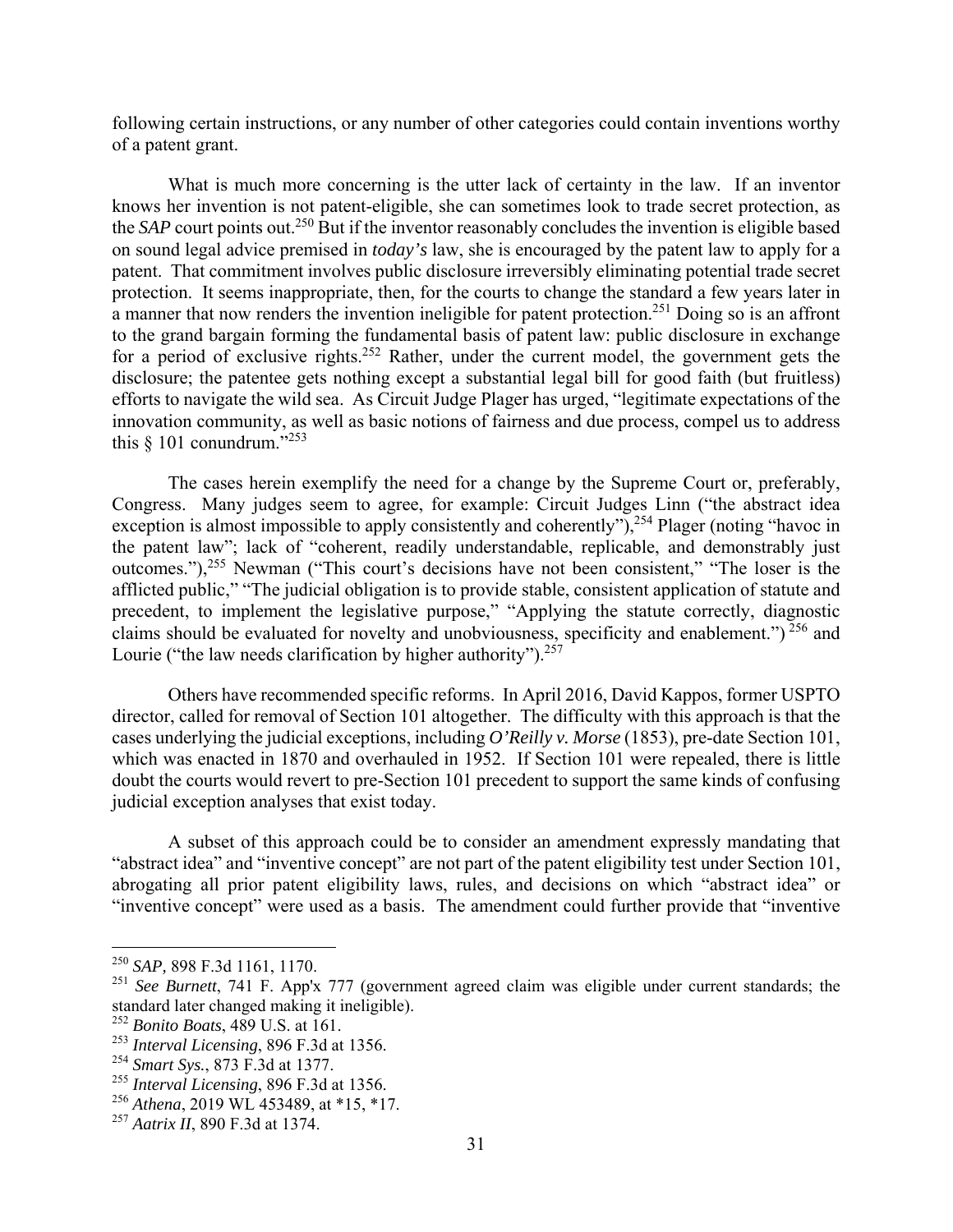concept" is to be understood only in the context of Sections 102 and 103, and that "abstract idea" shall never be invoked.

Circuit Judge Plager has proposed something similar, coming from the Supreme Court:

Something as simple as a declaration by the Court that the concept of "abstract ideas" has proven unworkable in the context of modern technological patenting, and adds nothing to ensuring patent quality that the statutory requirements do not already provide, would remove this distraction from the salutary system of patent issuance and enforcement provided by the Congress in the 1952 Patent Act.<sup>258</sup>

Whether this is something the Court could or would do, Congress has plenary authority to execute something like this proposal.

As another example of specific reforms, the Chair of the ABA Section of Intellectual Property Law wrote to the Patent Office in March 2017, following a request for comments.<sup>259</sup> That letter contained the Section's legislative proposal:

# **§ 101. Conditions for patentability: eligible subject matter.**

(a) **Eligible Subject Matter.-** Whoever invents or discovers any useful process, machine, manufacture, or composition of matter, or any useful improvement thereof, shall be entitled to obtain a patent on such invention or discovery, absent a finding that one or more conditions or requirements under this title have not been met.

(b) **Exception**.- A claim for a useful process, machine, manufacture, or composition of matter, or any useful improvement thereof, may be denied eligibility under this section 101 on the ground that the scope of the exclusive rights under such a claim would preempt the use by others of all practical applications of a law of nature, natural phenomenon, or abstract idea. Patent eligibility under this section shall not be negated when a practical application of a law of nature, natural phenomenon, or abstract idea is the subject matter of the claims upon consideration of those claims as a whole, whereby each and every limitation of the claims shall be fully considered and none ignored. Eligibility under this section 101 shall not be negated based on considerations of patentability as defined in Sections 102, 103 and 112, including whether the claims in whole or in part define an inventive concept.

<sup>258</sup> *Interval Licensing*, 896 F.3d at 1355.

<sup>&</sup>lt;sup>259</sup> Donna P. Suchy, ABA Section of Intellectual Property Law Chair, to Director Michelle K. Lee, Re: Supplemental Comments Related to Patent Subject Matter Eligibility, March 28, 2017.